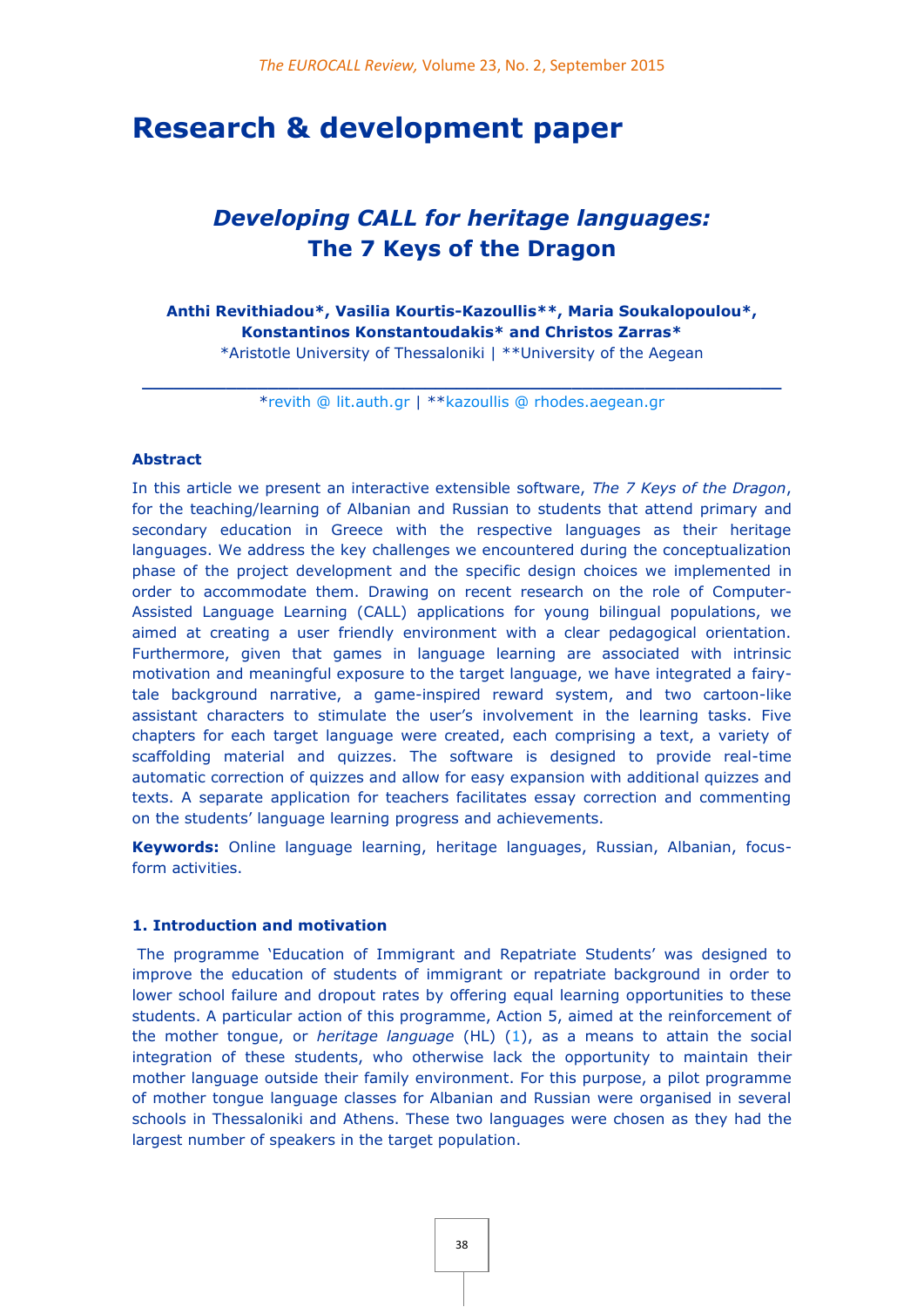One of the central tasks of Action 5 was to bring together linguists, language education and bilingualism specialists, Albanian/Russian-speaking writers-editors of educational materials, software engineers and graphic designers, in order to organize the structure and the syllabus of the pilot language classes and, of course, to produce the appropriate language material that would best meet and accommodate the learning needs of the student population at hand. The ultimate goal was to present a comprehensive and feasible proposal for teaching HLs that could be easily implemented in the Greek education system. In this article, we present the methodology followed for the construction of the electronic language learning environment with emphasis on the pedagogical, linguistic and technical challenges we met which, ultimately, led to the incorporation of certain innovative features in the design of the environment.

The language lessons began in 2011 and were completed at the end of the school year in 2013. Due to restrictions imposed by the operating conditions of the cooperating schools and the constitutional status of the Project, the language courses were adjoined as an extra-curriculum activity ('additive approach' to learning, see Banks, 1989), and were allotted only a two-hour slot per week at the end of the school day. The courses took place just after the end of the morning classes, with a half-hour break between them. Our students were between 9-13 years old, they came from different backgrounds and had various language proficiency levels ranging from no or limited knowledge of the target language to advanced spoken ability. However, all exhibited limited or non-extant writing skills. The students were grouped in classes for beginners or advanced learners, according to their scores in a language placement test they took at the beginning of the school year.

With respect to the language instructors, the ones recruited for the Albanian and Russian language courses were keen on using traditional teaching methods and had limited or no efficiency in computer-assisted language teaching skills. The teachers' poor digital literacy rendered them suspicious or unwilling to integrate Computer Assisted Language Learning (henceforth CALL) into the language classroom thus putting the whole project at risk. This was a major problem which was tackled via two training seminars (3 hours each) on CALL and, especially, on the administrator/teacher application structure of the 7Keys.

Given the pilot nature of the endeavour and the specific conditions under which the classes had to be structured, we decided that a *blended learning model* (Neumeier, 2005; Motteram & Sharma, 2009) would be the most fitting strategy to organize our courses since it integrates components from both face-to-face and CALL into a single language learning and teaching environment. According to Yager & Roy (1993), computers should be integrated in a classroom setting with the rest of the learning resources and should be treated as one more of the possible ways of accessing the learning materials. In-class and computer-assisted modes of teaching and learning are expected, therefore, to curtail differences at language proficiency levels such as the ones mentioned above. More importantly, blended learning constitutes an ideal strategy for enhancing the creation of networks among the students within and outside the class, thus, paving the way for collaborative work and assistive learning.

In the two-year development phase of the pilot project, an e-learning system with game features, dubbed *The 7 Keys of the Dragon* (henceforth 7Keys), was developed in order to better organize the HL learning lessons, enhance the form-focused practice and enrich the teacher-student interaction outside the time and space limits of the class. A welcome result of an e-learning environment such as the 7Keys is that it allows the student to engage in a fruitful and enjoyable process of language learning in the comfort of his/her own personal environment (e.g. at home), at his/her own pace and, more importantly, with a focus on his/her own language needs. Moreover, it offers the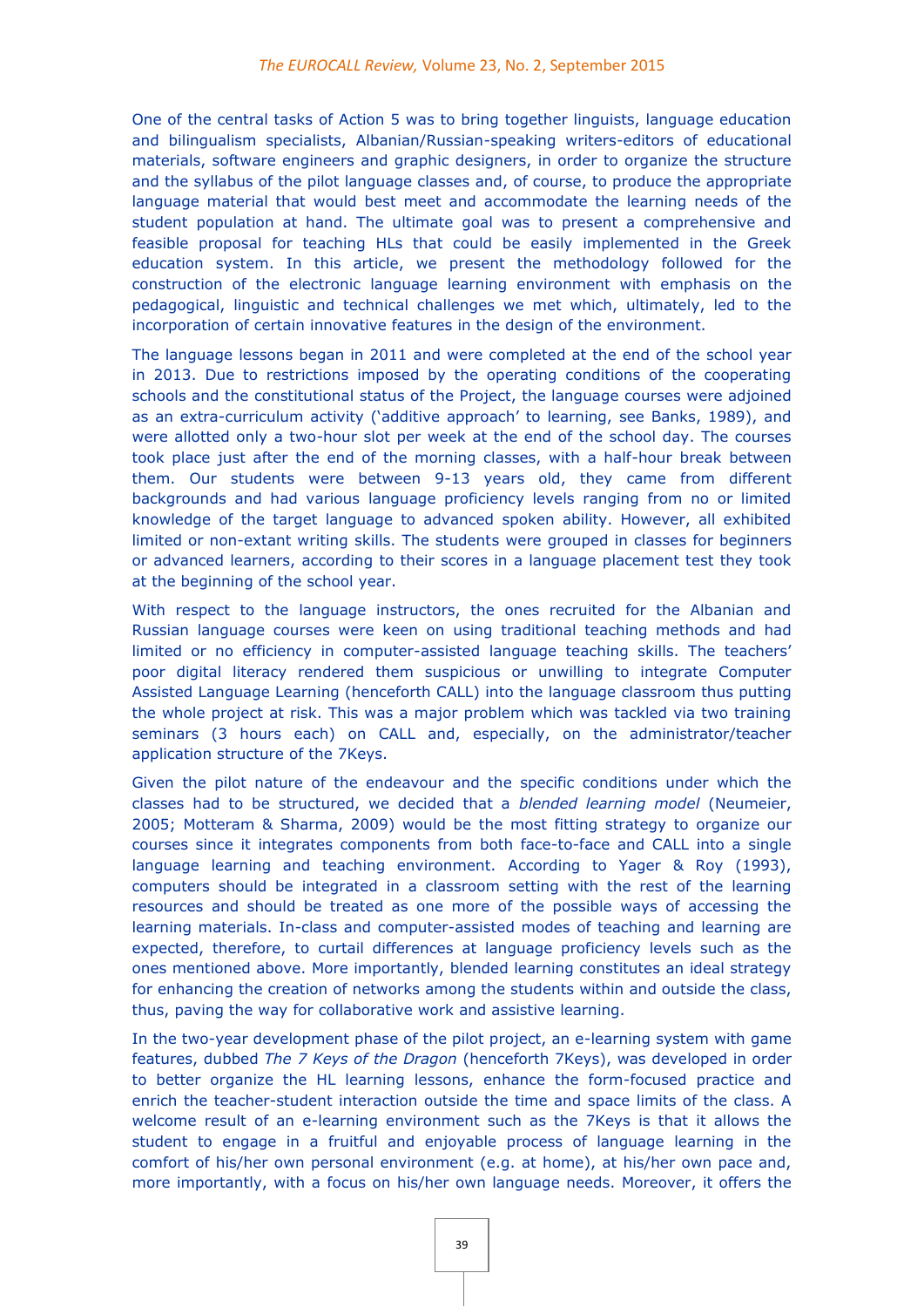potential to language instructors to keep control of their classroom and constantly adapt the e-learning materials to their students' particular needs.

The remainder of this article is organised as follows: we review the literature on CALL with emphasis on materials and tools that were developed for HL learning, especially, those that were designed for young populations, and report on those characteristics that inspired us in the development of the 7Keys. Then we move on to presenting the key objectives we aimed at and the ways in which these were implemented in the e-learning environment. We also discuss issues pertaining to the architecture of the 7Keys' main components, the type and focus of the language learning materials and the pedagogical and language learning framework that served as its basis. The final section concludes this article.

#### **2. Heritage languages and CALL**

In this section we provide a short review of the literature on HL and CALL with emphasis on the young learner. We commence by describing the main characteristics of the HL learners that distinguish them from native and second (L2)/foreign language speakers (§2.1). We introduce the contemporary CALL ((a)synchronous) tools used in language learning classes addressed to young learners (§2.2) and also report on the positive effects of its use in HL classes based on the results of previous studies on the subject (§2.3). Furthermore, we discuss the language instructors' role in the design and assessment of CALL materials and their stance regarding the integration of CALL applications in the teaching practice (§2.4). This section concludes with an enumeration of the key considerations we had to work on in the development phase of the 7Keys, as these were dictated by current research on the design and development of CALL materials and of course by the specific learning needs of the population in question, i.e. the young learners of Albanian and Russian (§2.5).

# *2.1. The heritage language learner*

Due to the heterogeneity of the heritage language speakers, it is hard to identify the basic properties of this grou[p](http://eurocall.webs.upv.es/index.php?m=menu_00&n=news_23_2#_edn2) [\(2\)](http://eurocall.webs.upv.es/index.php?m=menu_00&n=news_23_2#_edn2). Based on Valdés (2000), Benmamoun, Montrul & Polinsky (2013b: 260) heritage speakers can be defined as "asymmetrical bilinguals who learned language  $X$  – the 'heritage language' – as an L1 in childhood, but who, as adults, are dominant in a different language". Heritage languages are usually spoken by immigrant communities although the notion may also refer to colonial languages, indigenous languages, languages that may have or lack an official status in the areas, territories or communities in which they are spoken. Under a broader definition, it also pertains to a cultural or ancestral association of a population with a given language without presupposing bilingualism (see Fishman, 2001, 2006; Cummins, 2005).

It is not uncommon for heritage speakers to lack the full spectrum of language skills (e.g., their proficiency in reading and writing rarely extends beyond the elementary levels of literacy) and, therefore, to exhibit poor or no academic proficiency. For instance, Roca (2000) reports that heritage speakers of Spanish fall short on literacy skills and exhibit a rather confined vocabulary and use of registers. This is anticipated given that the HL speakers' contact with the language community is limited or restricted to their family and community members, whereas education in their heritage language is either fragmentary (Saturday/Sunday schools or after-school programmes notwithstanding) or absent (Campbell & Rosenthal, 2000; Kagan & Dillon, 2001). They do exhibit, however, good or native-like pronunciation and aural competence.

To sum up, HL speakers' grammatical and lexical competence clearly identifies them as a distinct group from native and L2/foreign language speakers.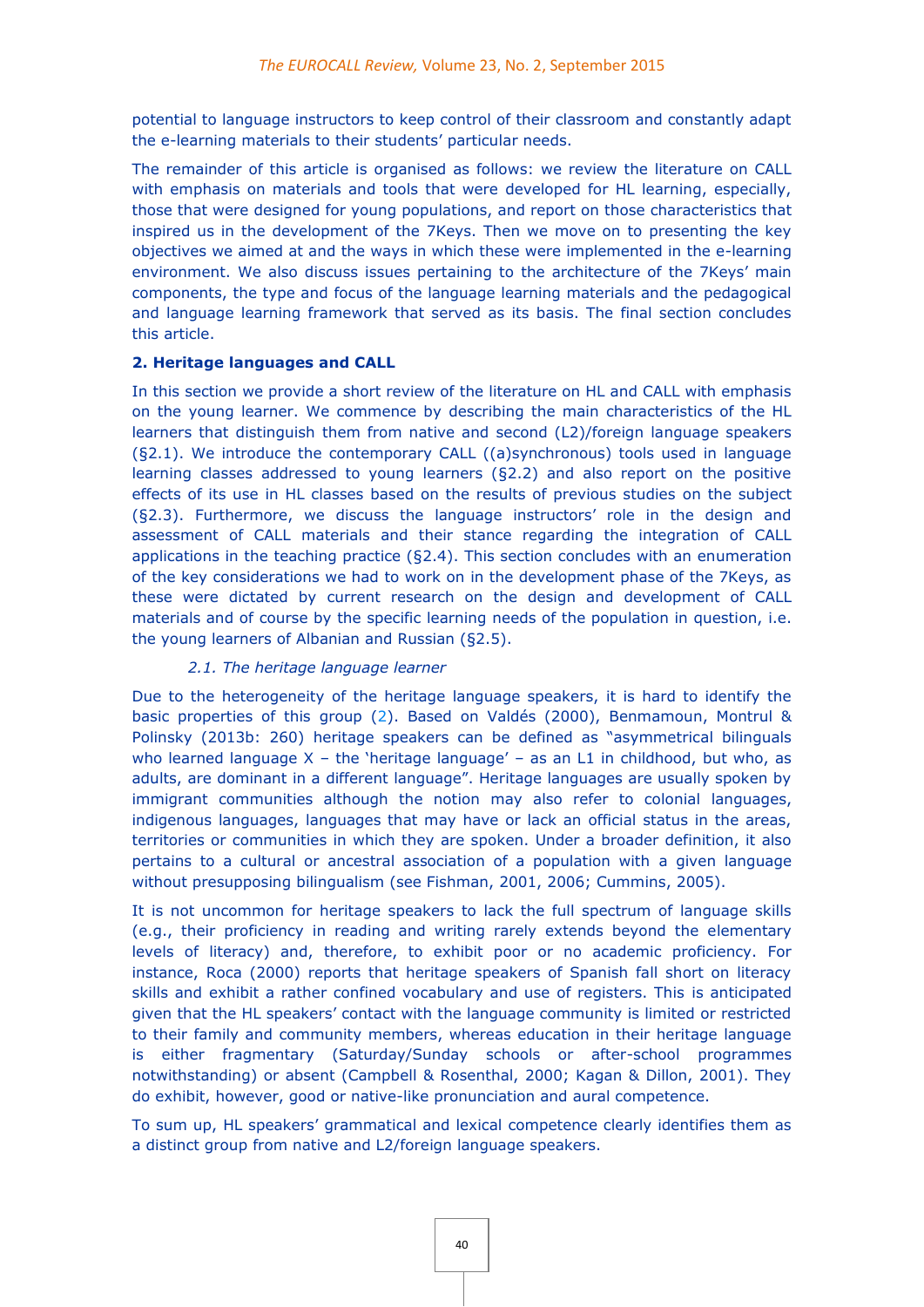#### *2.2. CALL and the young learner*

Since its first appearance in the 1980s, CALL has made its way through the language learning classes. However, the bulk of CALL research is still either unspecified as for the target age or is addressed to adult populations (Ramirez Verdugo & Alonso Belmonte, 2007: 88). It was only until recently that special attention was given to young learners' language learning needs [\(3\)](http://eurocall.webs.upv.es/index.php?m=menu_00&n=news_23_2#_edn3).

A growing number of publications explore how various state-of-the-art technologies can foster language development in younger learners (e.g., Lewis, 2004; Parker, 2007; Pim, 2013). Pim (2013), for instance, offers an insightful presentation of present day e-tools, interactive multimedia tools, digital games, apps and software tools – designed to be used in laptops, tablets and smart phones – that improve the language learning experience for both children and adults. Asynchronous tools like email, wiki writing, blogging, etc. (Terrell, 2011; Wang & Vásquez, 2012) and synchronous environments such as video-conferencing (e.g., Skype), social networks (e.g., Facebook), interaction through online virtual worlds, e.g. Second Life [\(http://secondlife.com\)](http://secondlife.com/), Active Worlds [\(http://www.activeworlds.com\)](http://www.activeworlds.com/), among others, have been effectively integrated in language learning methodologies giving to learners the opportunity to develop their reading and writing skills (Hew & Cheung, 2010; Zheng, Young, Wagner & Brewer, 2009).

The contribution of ICALL to foreign language teaching and learning is significant, especially with respect to the development of young learners' language skills or their acquisition of grammar. An instructive example of focused training is the CHELSEA and CRYSTA[L](http://eurocall.webs.upv.es/index.php?m=menu_00&n=news_23_2#_edn4) [\(4\)](http://eurocall.webs.upv.es/index.php?m=menu_00&n=news_23_2#_edn4) computer-training platform that offers individualized and self-paced acquisition of English phonology by pre-schoolers with Chinese as a first language. The platform makes use of automatic speech recognition and text-to-audiovisual-speech tools in order to help users detect the non-target pronunciations of English in their speech and correct them with practice.

Finally, digital games have a special place in the field because they attract the interest and trigger the excitement of younger users (Peterson, 2010; Cornillie, Thorne & Desmet, 2012). Texts and the accompanying language materials are complemented by a captivating fictional narrative and they are appropriately enriched with animations, fascinating characters or avatars, video and audio effects and other virtual experiences that stimulate interaction with peers and foster a spirit of constructive competition among them (Purushotma, Thorne & Wheatley, 2009). Gee & Hayes (2011) claim that with the advent of new forms of digital media, children are increasingly drawn towards video games, social media, and alternative ways of learning.

#### *2.3. CALL in the heritage language classroom*

Language maintenance and preservation, especially among young HL speakers, is pivotal and there have been several efforts for the development of more effective and innovative strategies for the revitalization and the teaching/learning of HLs, both within and outside the formal system of education [\(5\)](http://eurocall.webs.upv.es/index.php?m=menu_00&n=news_23_2#_edn5). A growing number of studies, for instance, have examined how technology can be used to record and preserve indigenous languages for revitalization purposes (Buszard-Welcher, 2001; Warschauer, 2003; Villa, 2002; Ward, 2004). However, not as much attention has been given in this respect to HL learners in primary and secondary education (Lee, 2006). How the languages of immigrant or minority communities are approached reflects power structures, political systems and basic philosophies in society which influence the language policy of a state or a nation (Baker & Prys Jones, 1998). The language policy in turn affects the curriculum in schools and *if* and *how* heritage languages are taught. For this reason, CALL in relation to heritage languages is often the concern of immigrant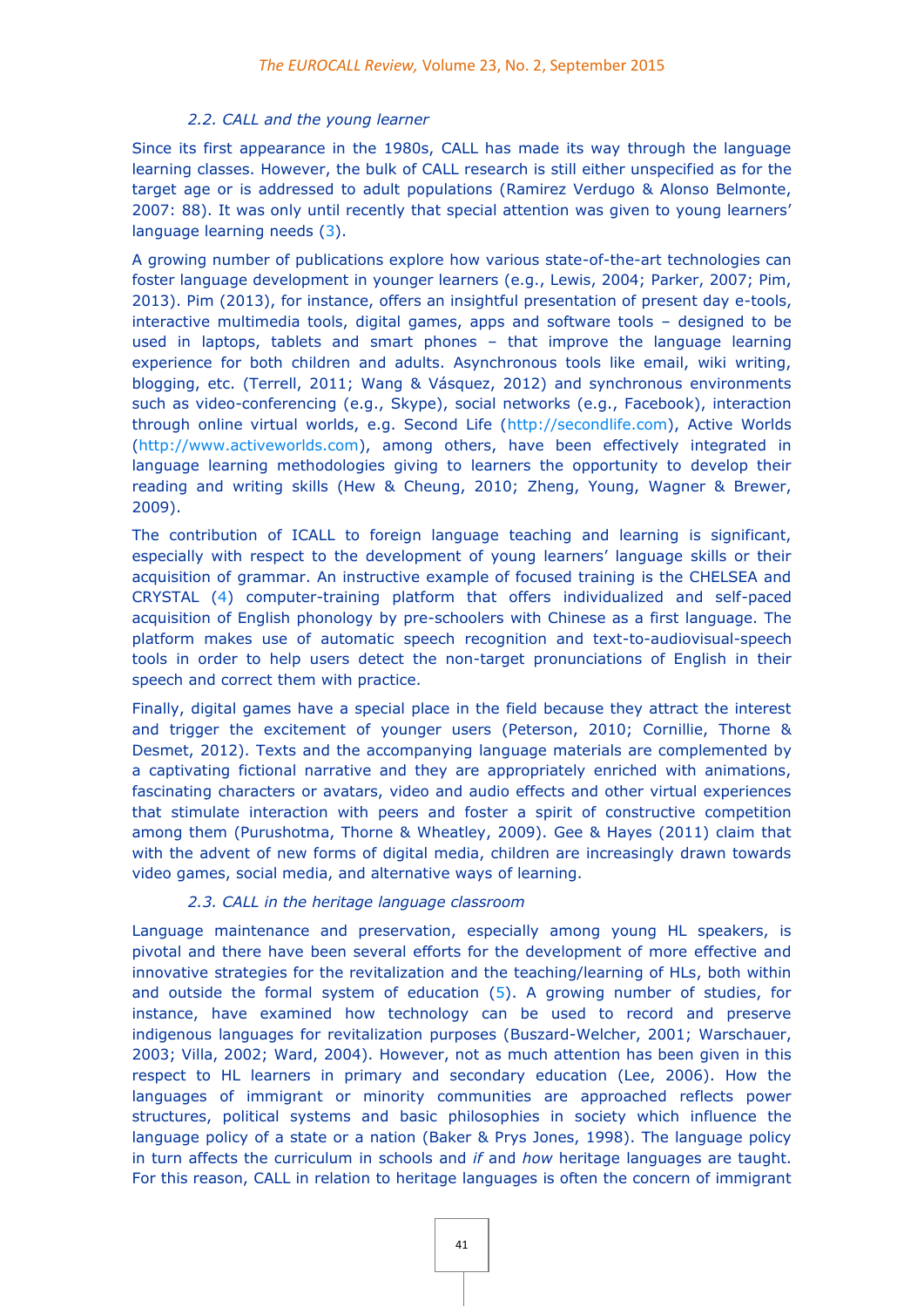and minority communities and/or the result of applications by individual second language teachers, seeking a way to make their lessons more motivating and effective (Aravossitas, 2010).

The benefits of CALL for HL teaching are explored in a number of studies. For instance, Meskill & Anthony's (2008) research of Russian heritage learners in post-secondary foreign language courses has shown that *computer mediated communication* (CMC) (e.g., email, instant messaging, blogs, chatrooms, gaming, and online instructional forums) had a positive effect on academic literacy development. Furthermore, CMC tools are fruitfully implemented in comparative studies on the language behaviour and development of L2 and HL learners. Blake & Zyzik (2003), for instance, used a synchronous CMC environment (online connection via the university's RTA chat programme) in a paired HL-to-L2 learner task to observe the learners' linguistic behaviour (miscommunications, negotiations, etc.) and explore whether the interaction via the CMC tools is mutually beneficiary for both groups of speakers or not. In a similar vein, Tallon (2009) examined whether CMC (in the form of electronic, asynchronous discussions on BlackBoard) had an effect on foreign language anxiety in HL and L2 learners of Spanish and found out that the levels of anxiety were much lower in the HL learners than in the L2 learners.

More importantly, however, there are a few HL studies addressed to young learners. The project RU\_CALL (Katushemererwe & Nerbonne, 2013) is an electronic language learning environment that enables young learners with mother tongue deficiencies to enhance their knowledge of grammar and acquire writing skills in Runyakitara (a Bantu language group spoken in western Uganda). The tool focuses on the complex system of nominal morphology (e.g., declension classes) and employs natural language processing in order to generate a large base of exercise materials (vocabulary, grammar, drills, etc.) which requires limited tuning intervention by the teachers.

Another project that aims at the young speakers' preservation of bilingualism, with emphasis on minority languages, is the Fabula software package (Edwards, Pemberton, Knight & Monaghan, 2002). The main objective of this multidisciplinary, multinational project was the construction of "an easy-to-use software environment for making and viewing interactive multimedia bilingual books" (Edwards *et al.* 2002: 60). Fabula fosters only European "languages of lesser diffusion", that is, languages that are typologically not too distant (e.g., Friesian/Dutch, Catalan/Spanish). One of the major innovations of this project is that both teachers and children actively participated in the construction of the text and the graphic material contained in the storybook, which brings us to our next topic: the use of CALL tools by the teachers and their integration in the teaching practice.

# *2.4. The role of the teacher in CALL*

With respect to the language instructors, it is not uncommon in the CALL literature to encounter teachers who are unwilling to integrate CALL into the language classroom (Lam, 2000; DelliCarpini, 2012; Hedayati & Marandi, 2014, among others). Research on the topic has identified several reasons for teachers' reluctance to use CALL, among which are the following: low level of digital literacy, curricular and administrative restrictions, and the teachers' beliefs about the effectiveness of instructional technology. It is also often the case that instructors feel overwhelmed by the abundance of the tools and the way they can implement technology into their classes (see Stanley, 2013 and references therein). Recent research, however, emphasizes how important the teachers' contribution to CALL is, not only as users but also as developers and evaluators of CALL materials (Villada, 2009). According to Amaral & Meurers (2011), instructors endorse the idea of students using computers to practice receptive skills, reinforce the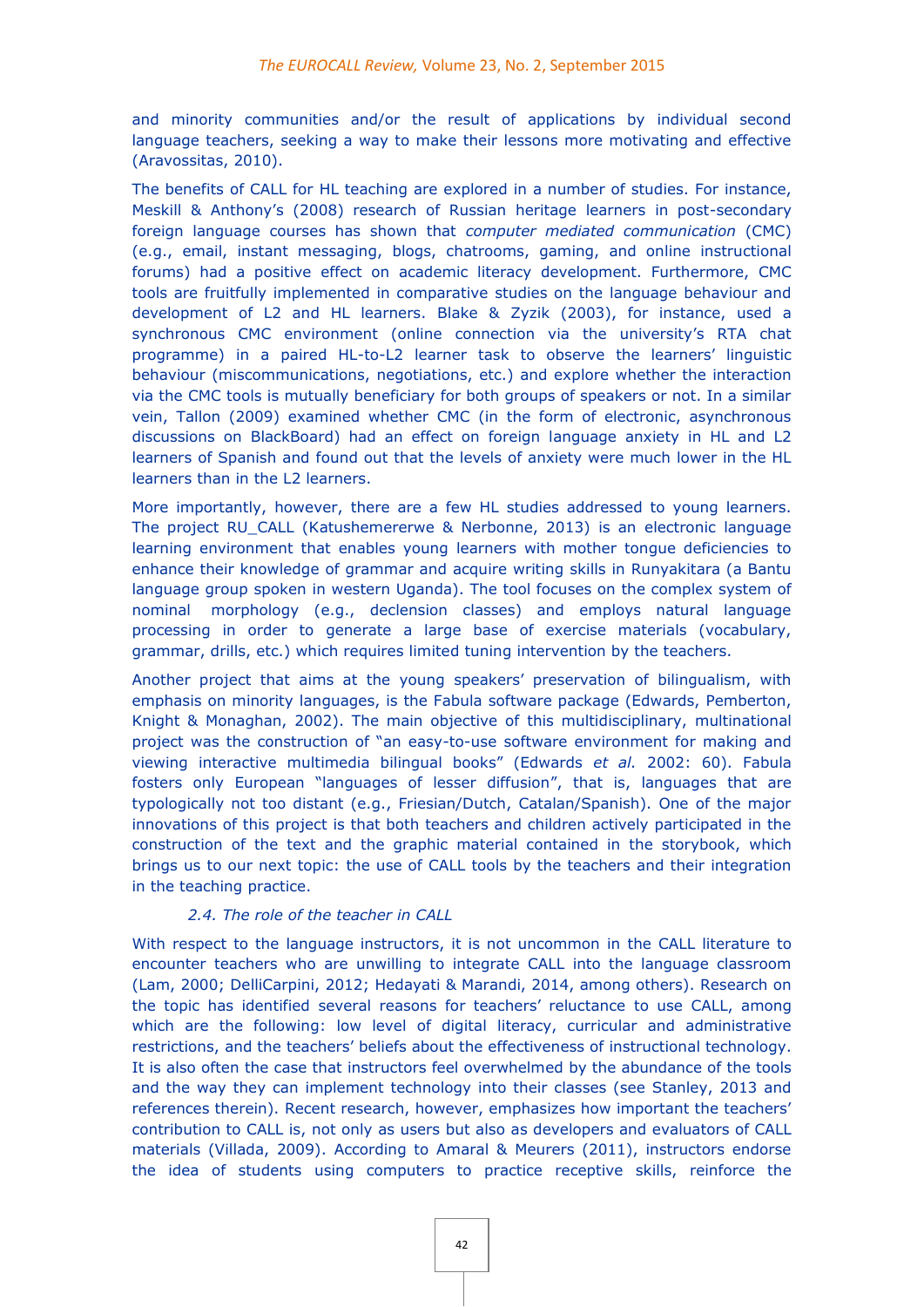acquisition of language forms, propose remedial work, and raise linguistic awareness, which paves the way for their active involvement in the design, use and assessment of CALL materials.

# *2.5. Developing CALL for the Albanian/Russian heritage language classroom: key considerations*

Guidelines for developing and/or assessing effective CALL materials can be found extensively in the literature with major contributions in the field made by Chapelle (2001), Hémard (2003) and Hubbard (2006). Despite their methodological differences on the research focus, these studies concur that a sound pedagogical context and a set of well-specified usability guidelines must be employed in the design of electronic environments for language learning. The common ground in all these studies is the concession that a CALL tool can qualify as effective only if it is designed to best suit both the instructors' and the learners' needs. In a similar vein, Villada (2009) argues in favour of an interpretivist approach to the evaluation of CALL resources for *early foreign language learning*, according to which the perspectives of the developer, the teacher and the students in the development and evaluation of CALL are equally important (Villada 2009: 385). Finally, Cumbreño Espada *et al.* (2006: 48) call attention to Haugland's (1997) scale for determining whether an application addressed to young learners actually fosters learning. The scale applies the following criteria: adaptation to the learner's age, ability of the child to pay attention and to be able to control the process, clear instructions, progress of difficulty levels, self-access and work possibilities for the child, non-violent content, orientation on learning process, capability of programme for real world modelling, technical features of the programme, and capability of the programme to undergo adaptations and developments.

Drawing on the existing CALL literature and research, we decided to incorporate tools and features that are broadly available for electronic language learning purposes into a *single* environment that could support the linguistic needs of young Albanian and Russian HL learners and would be appealing, yet usable by both learners and teachers. For this purpose, in the conceptualization phase of the project development, we worked towards defining the key qualities that 7Keys should exhibit in terms of both its content and its architectural design. More specifically, our main objectives were:

- To develop a system that considers both instructors and learners as users
- To engage instructors in the design and development of CALL materials and provide them with the opportunity to tailor language activities to their students' needs
- To respond to our learners' specific linguistic needs and raise their language awareness
- To accommodate diverse language proficiency levels
- To stimulate both student-teacher interaction and interaction among peers
- To offer students control over their learning
- To provide meaningful feedback
- To intrigue motivation
- To develop a usable and user-friendly environment for all users

In the following two sections, we describe in detail the architecture of the 7Keys and its main applications and spell out the technical details of the implementation (§3). Furthermore, we elaborate on the pedagogical and linguistic framework that guided us in the design and construction of the language materials in the 7Keys (§4).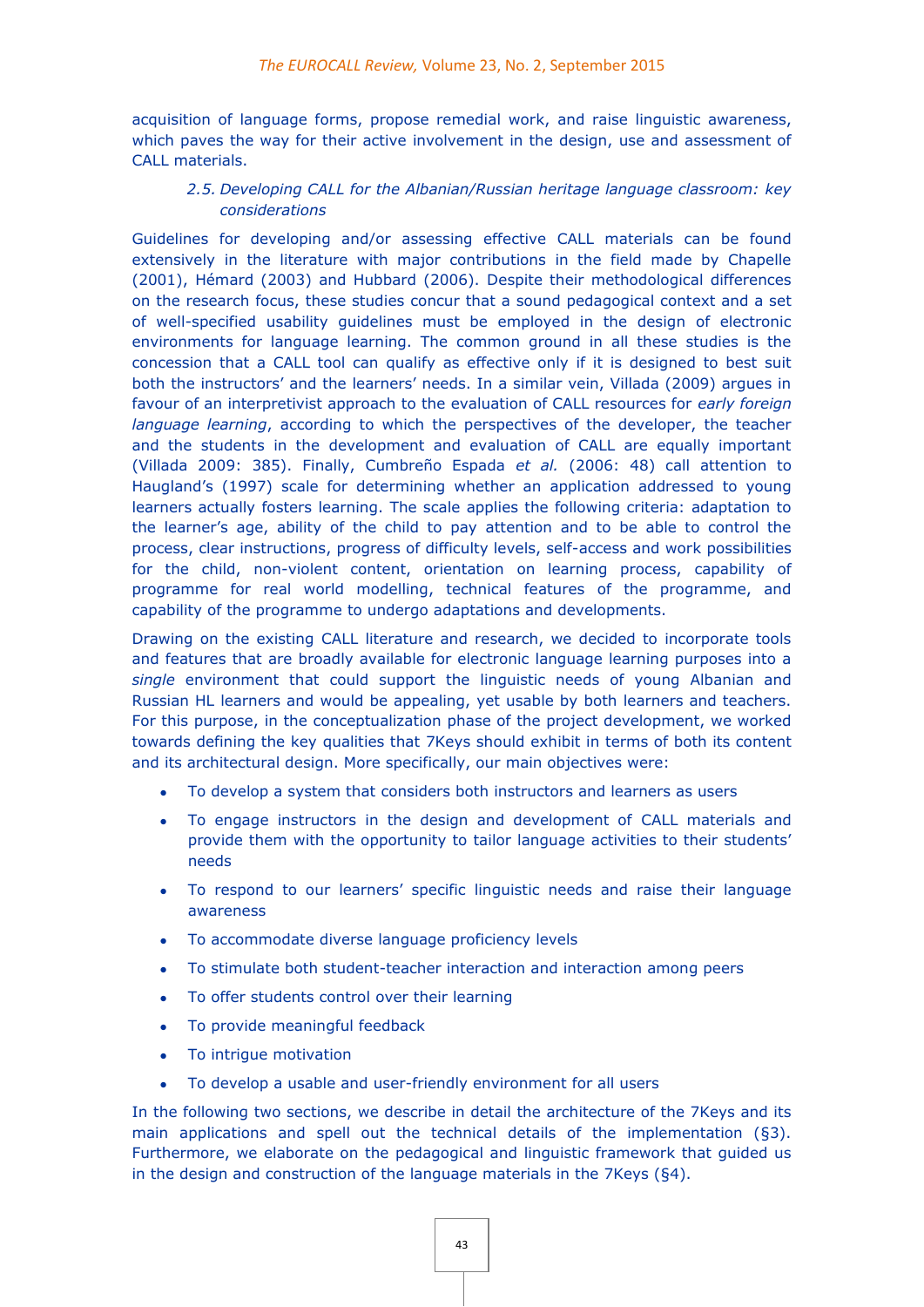#### **3. The 7Keys environment: The architecture**

In this section we describe the 7Keys system, both in terms of user structure and organisation of learning materials. We also present the features and capabilities of the various subsystems of the environment, and expound on the technologies utilized.

#### *3.1. User structure*

7Keys features three tiers of users that form a pyramidal hierarchy. Learners form the bottom tier and are organised into groups paralleling their assignation into school classes. Each class is presided over by a teacher, who will usually be the learners' real life teacher in the HL classes. Teachers form the middle tier of the pyramid and are responsible for managing learners in their classroom, commenting on their progress, answering their questions using the inbuilt messaging system, and grading their essays. At the top of the pyramid is a single administrator, who can manage teachers' accounts, issue general announcements, upload new learning materials, or modify the existing ones. The administrator may also double as a teacher.

Since the 7Keys was conceived as a complement to classroom HL teaching, our main considerations when designing its user structure were the following: First, we wanted to keep as much as possible with the existing structure of the HL classes, so as to provide learners with the feeling that the 7Keys is an extension of the class, and also hoping that some of the excitement incited by the game-like mechanics of the 7Keys will rub off onto the classroom courses. Second, we wanted to provide de-centralized user management, so that each teacher is responsible only for their own class, and the administrator is responsible only for the teachers. In this way, future expansion to include more classes is easy, as each class can function as an almost independent cluster. The administrator needs only to create a new teacher account, and the new teacher can then work at building his/her new class. Lastly, we felt that all the learning materials had to be controlled centrally, by the administrator, who must ensure that new texts, translations, and quizzes contain no errors and are culturally appropriate by cultivating a deeper understanding between the two nations.

#### *3.2. The learner application*

The learner application is a game-like environment, with fairy-tale graphics, animations, sounds and an introductory video sequence aimed at immersing the learner in a story that progresses alongside the learner's language skills. Drawing inspiration from modern games, the 7Keys promotes motivation using a reward mechanism for certain quizrelated achievements, while a separate point system marks the learner's progress towards a goal, that is, the game's finale, which is concluded with a second video sequence.



Figure 1. The game's start.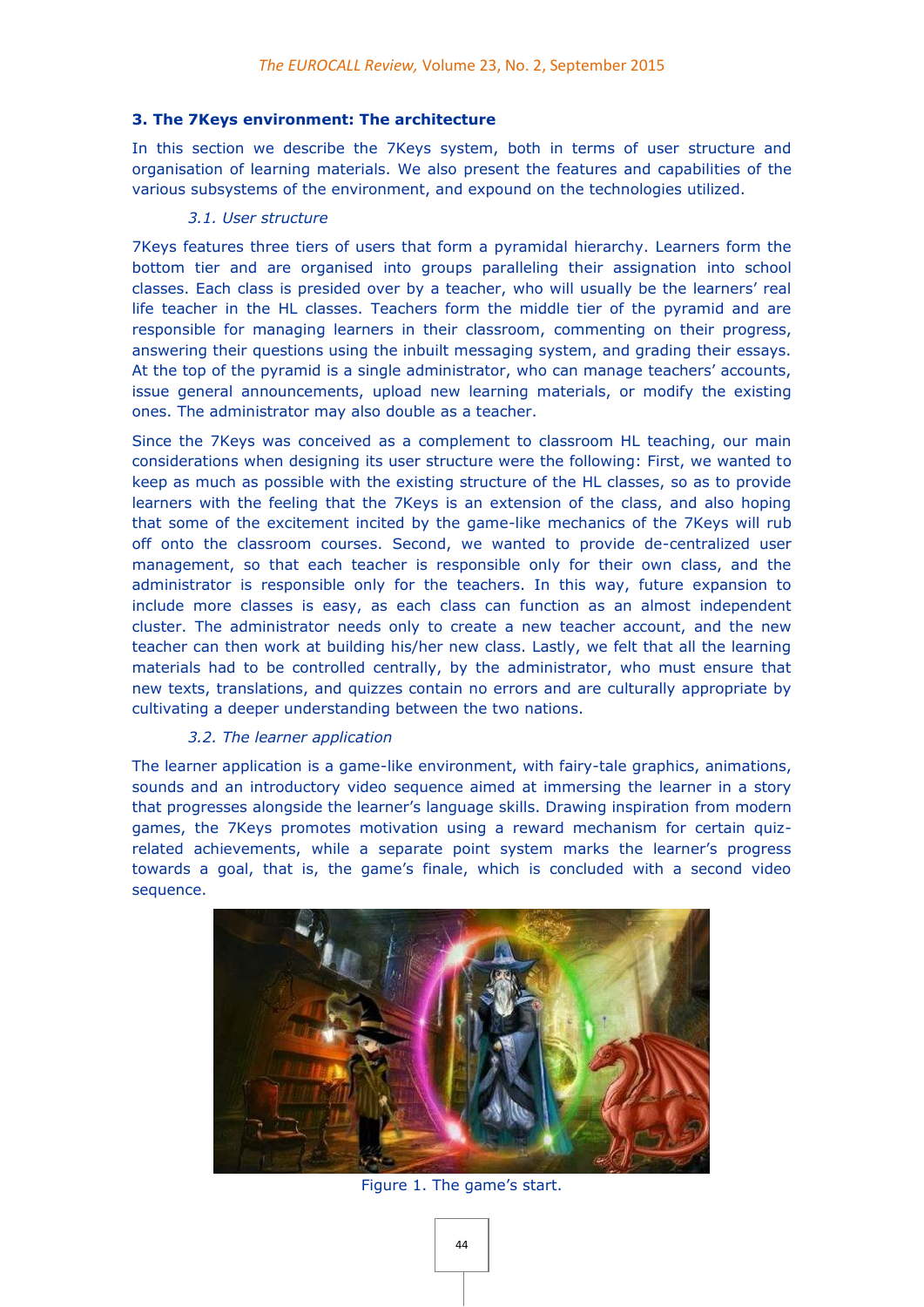

Figure 2. The game's finale.

The learning materials are organised into chapters. Each chapter is based on a text, is aimed at a specific learner level, and includes the text and a substantial number of quizzes. Quizzes are organised in three groups according to focus (see §4.1), with each group further being divided into three levels of difficulty (see §4.2). In this way, 7Keys can accommodate diverse language proficiency levels, as each learner (under the teacher's guidance) can choose the texts and difficulty levels in each focus area that are most suitable for him/her.

Navigation is designed to be intuitive and clear. Navigation buttons are marked by universally recognised symbols, such as an ear for listening or a left-pointing arrow for back. All levels of the structure of the learning materials (texts, foci, levels, and quizzes) are represented by clickable in-game objects, providing intuitive navigation forward. A button that takes the user back to the main menu is always available. All navigation components are highlighted on mouse-over, marking them clearly as such. Pop-up tooltips provide an explanation of a button's function on prolonged mouse-over.

Outside the main learning sequence of texts and quizzes, 7Keys provides four additional features:

- The *profile* page (see §4.3).
- The *portfolio* (see §4.3).
- The *magazine*, dubbed the "Wizard's Magazine", is a selection of learners' essays, viewable to all students of all classes. A teacher may publish an essay in the magazine after its author has placed it in their portfolio. The magazine was included to provide inspiration and offer an extra incentive.
- The *crystal ball*, an inbuilt communication system between the learner and the teacher.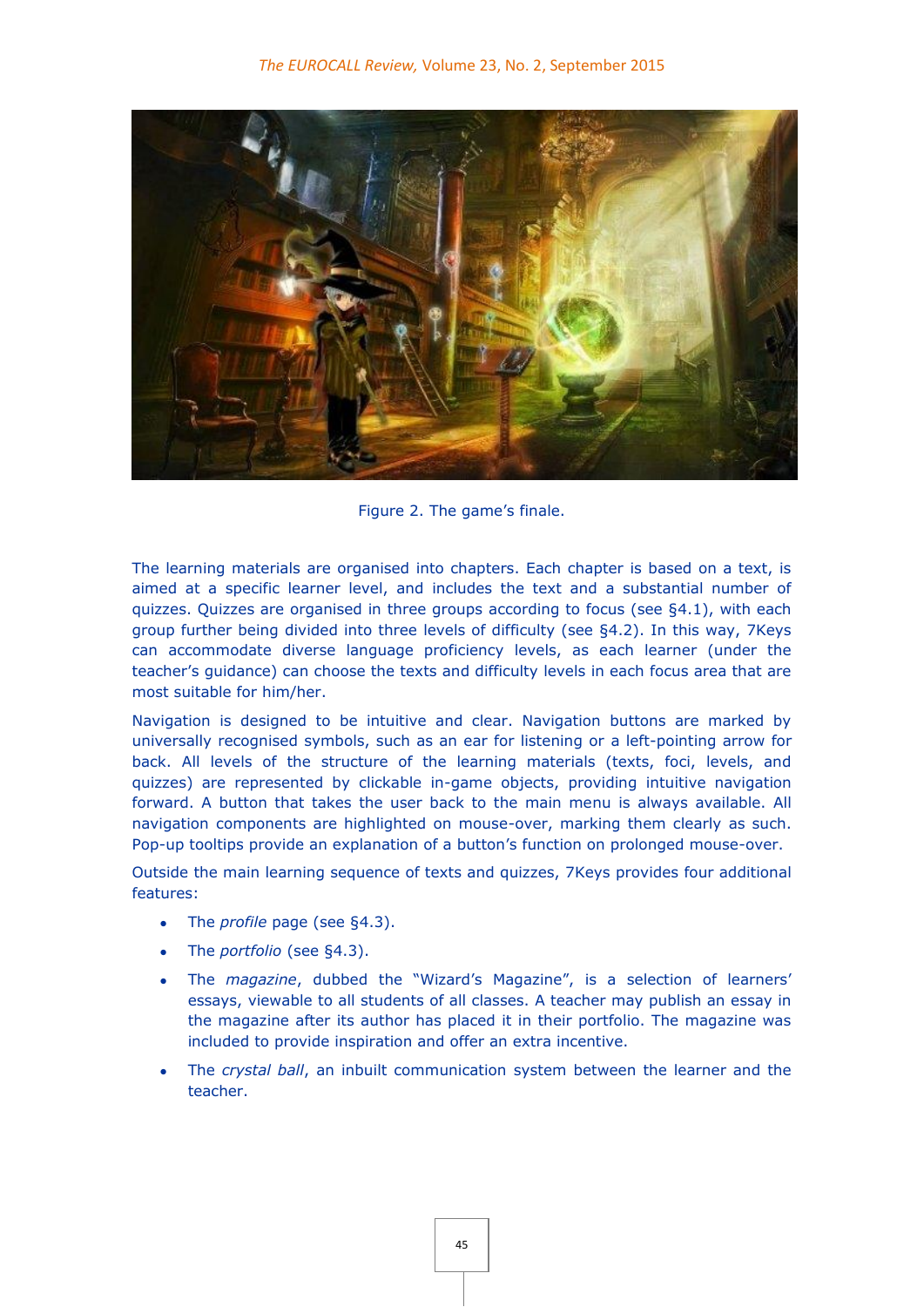

Figure 3. The inbuilt communication system.

# *3.3. The teacher/administrator application*

The applications created for the teachers and the administrator provide these types of users with all necessary tools to fulfil their roles. The administrator application expands upon the functionalities of the teacher application to provide tools for updating learning material and manage teacher accounts. User management enables teachers to create and delete learner accounts in their own classroom. The administrator can create learner accounts and assign them to any teacher, and can also create or delete teacher accounts.

A learning materials tool gives the teacher and administrators access to the texts that form the core of the curriculum. Similarly, the quiz overview tool provides access to the quizzes that accompany each text. An inbuilt filter-driven search engine enables the teacher to locate desired quizzes easily, filtering for type, difficulty level or corresponding text.

The learners' answers tool provides teachers with access to quizzes completed by students in their class. The teacher may grade essays (which, as mentioned, are the only type of quiz not automatically graded by the programme), give feedback upon any type of quiz, publish essays in the magazine and review each learner's progress.

A messaging system, analogous to the one built in the learners' application, is also included, with settings for both one-on-one communication and group announcements. A final tool provides both the teacher and the administrator with access to essays already published on the magazine.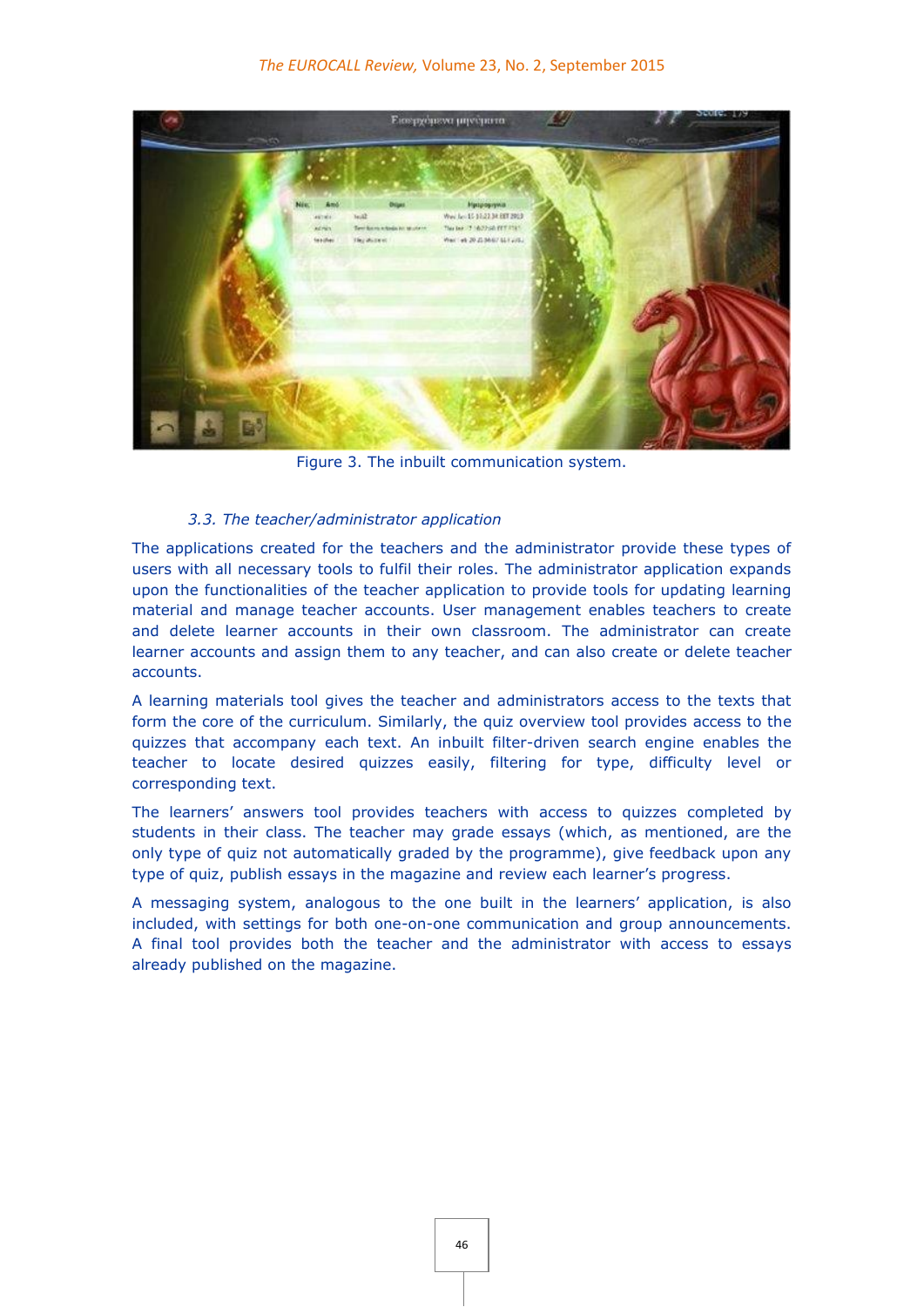| Insert instructions for the new quiz                    | A Quiz Type                                                                   |      |
|---------------------------------------------------------|-------------------------------------------------------------------------------|------|
| Insert instructions for the new quiz in native language | V MULTIPLE CHOICE<br>TRUE OR FALSE<br>FILL IN THE BLANKS<br>FILL IN THE TABLE | jeme |
| Question 1<br>Type here the question:                   | <b>PAIRS</b><br><b>SORT</b><br>ESSAY<br>LISTEN                                |      |
| Browse image for the question<br>Choice 0               | CROSSWORD<br><b>ACTIVITY</b>                                                  |      |
| Choice 1                                                | <b>Ouiz Name</b>                                                              |      |
| Choice 2                                                | Help for student                                                              |      |
| Choice 3                                                |                                                                               |      |
| Choice 4                                                |                                                                               |      |

Figure 4. The teacher/administrator quiz tool.

#### *3.4. Technical implementation*

The system is designed with a client/server architecture. A different client was created for each of the three types of users. All clients are served by a single server application. The server application implements all necessary functionalities for data storage and retrieval. All data is stored centrally in one database instance, which can be accessed directly only by the server application. The server then exposes the appropriate methods as web services in order for the clients to communicate with it. Since no data is stored locally, this allows users to log in from any device on which the client has been installed and have access to all data and progress. As new learning materials are added by the administrator, all the users have instantaneous access to them.

Technically, the server application is a custom web application written in the Java programming language. Java forms a mature and well-tested technology and its use minimized development risks. Certain Java Enterprise Edition (Java EE) features were used, such as Stateless Session Beans. Consequently, the application should only be deployed on a Java EE compatible server. Specifically, the system was developed and tested only on the Glassfish application server. Java Database Connectivity (JDBC) was utilized for accessing the database. All the server functionalities are available to the clients via web services over the Simple Object Access Protocol (SOAP).

The clients were implemented as three executable standalone applications, namely the administrator's, teacher's and student's applications. They make use of the server provided web services over SOAP in order to fetch and store data from/to the database. Moreover, a centralized custom authentication system was implemented in order to provide a minimum level of security. The authentication system is also used for authorization, since each role can authenticate only to the corresponding application.

The clients' development was also based on the Java technology. For the presentation layer of the applications, the JavaFX 2.0 framework was used. JavaFX supported the development of rich interfaces that would be able to be incorporated to web pages with minimum effort if required. All clients are distributed in a package that includes the Java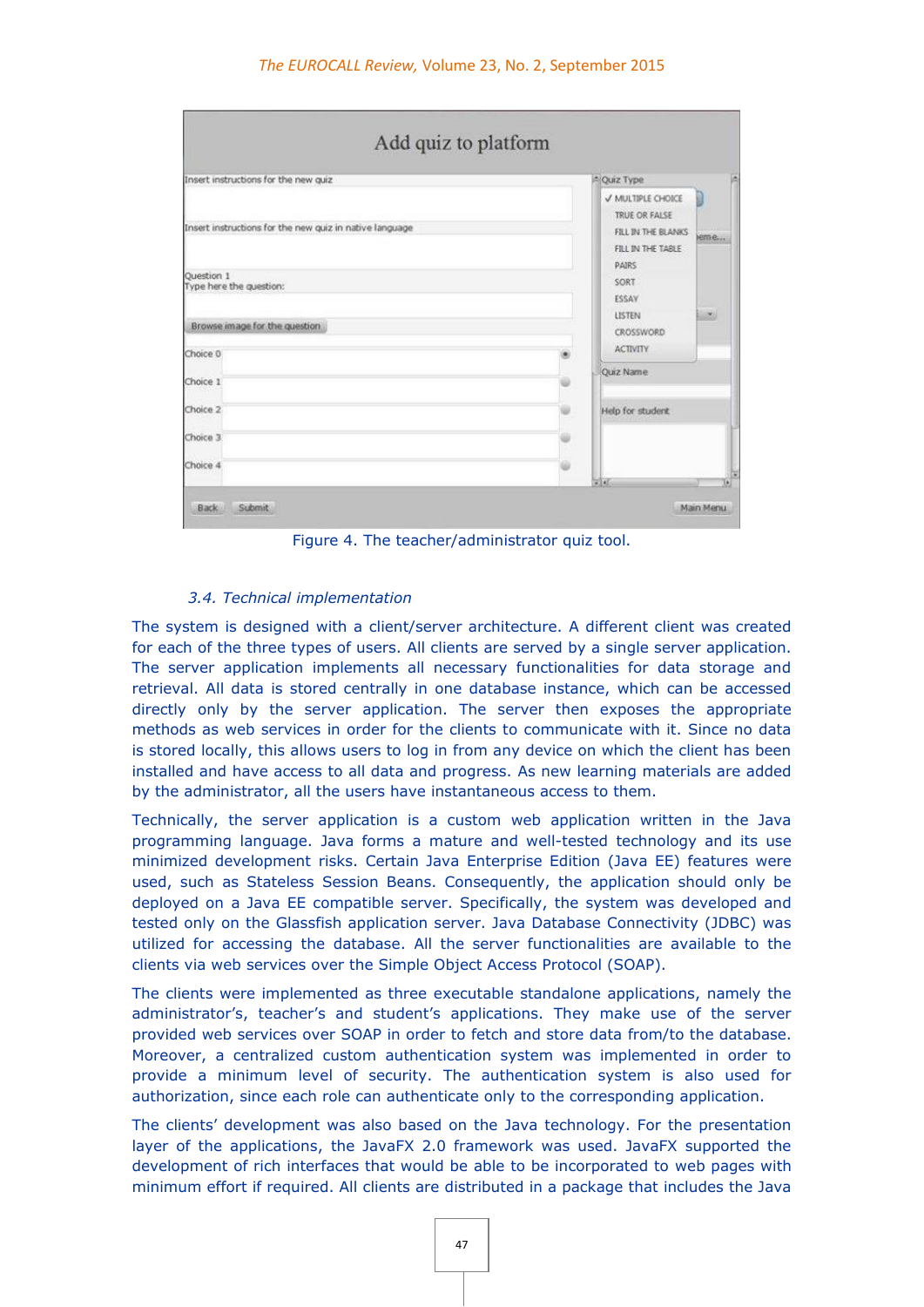Runtime Environment (JRE). This negates the need for the hosting device to have the Java JRE installed, and avoids incompatibilities that may arise due to different versions of the JRE.

# **4. The 7Keys environment: the language materials**

In this section we present the solutions we provided to issues pertaining to the learners' specific language needs, which dictated the pedagogical and language learning framework the materials were constructed on (§4.1), the learners' diverse language profile (§4.2) and their option to have control over their learning (§4.3).

# *4.1. Accommodating the learners' language needs*

As mentioned above, one of the main objectives of our endeavour was to respond to our target learners' linguistic needs and to improve their academic proficiency in the heritage language. In order to focus on academic language proficiency, we decided to follow Cummins' (2001) *Framework for academic expertise,* which was designed specifically for second language learners. An immediate result of this decision was that we did not follow the traditional classification of language skills as productive or receptive skills (i.e., reading, writing, listening and speaking) but Cummins' classification of language proficiency in relation to L2 learners, whereby:

- *Conversational fluency* represents the ability to carry on a conversation in faceto-face situations.
- *Discrete language skills* reflect specific phonological, literacy and grammatical knowledge.
- *Academic language proficiency* includes knowledge of less frequent vocabulary as well as the ability to interpret and produce complex written language.

Activities were designed according to three distinct language foci: focus on meaning, focus on language and focus on use. Activities that focus on meaning are geared towards enhancing text comprehension and developing critical literacy. Activities that focus on use serve to support students' creativity in language use. Hence, in the 7Keys environment these types of activities are mostly tasks or projects – often with a strong identity orientation – designed to be implemented collaboratively in the language classroom (e.g., organizing a summer holiday in Albania in the form of a webquest).

Activities that *focus on language* are designed to cultivate an awareness and critical analysis of language forms and uses and were given special attention. More specifically, we designed drills and exercises that aimed at enhancing the students' grammatical knowledge, such as their ability to grammatically identify a given form or produce another one with the appropriate grammatical characteristics (e.g., case, number, gender, aspect, tense). However, activities went beyond the formal knowledge of language, focusing on the critical analysis and awareness of the similarities and differences between the two languages in the bilingual students' repertoire. The content of these activities was determined by: (a) the results of a comparative study that examined the basic grammatical properties of the ambient language with the languages in question (i.e., Albanian-Greek and Russian-Greek) conducted by the team of linguists (Revithiadou & Spyropoulos, 2013), and (b) the students' own errors, as revealed by the placement tests. To enhance the students' assistance, a grammar book (with easy to understand grammatical rules, special reference of language-transfer phenomena, comparative tables with the similarities-differences of the Greek and Albanian/Russian grammatical structures and illustrative examples) was written for each language and was incorporated in the environment.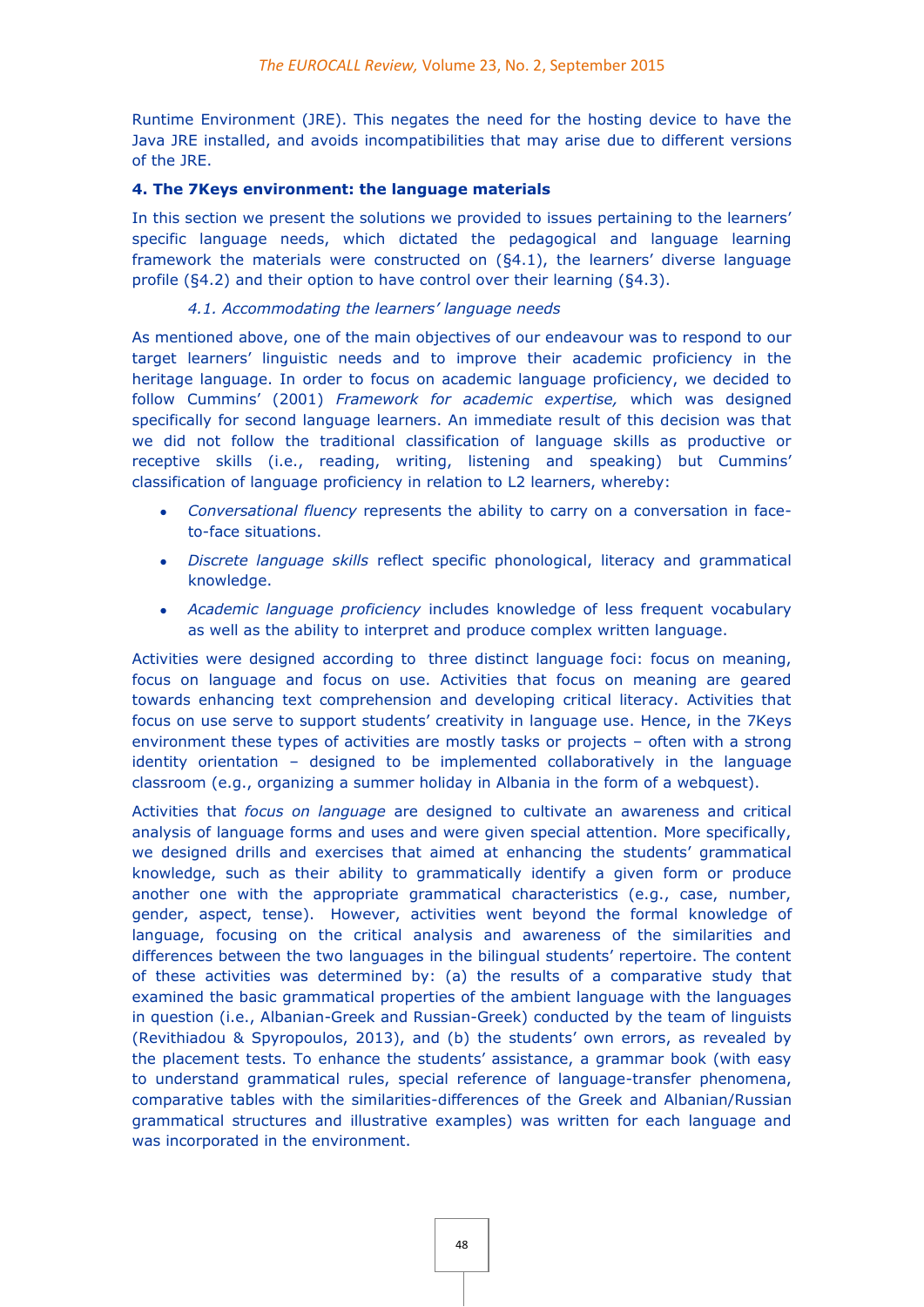In Fig. 5, we present an informative example from an activity that aims at teaching the intonation pattern of *yes-no* questions in Russian, a topic that both the comparative analysis and the placement tests suggested that requires special attention. The reason is that in Russian the high-low contour of the question extends to the whole word that is the focus of the question, whereas in Greek, the focus word is pronounced with a low tone and the high-low contour of the question is realized towards the end of the utterance. In the 7Keys, students listen to Russian questions with the use of hypermedia and they are asked to decide if the intonational pattern they hear is correct or not. The source of confusion is that some questions are rendered with the Greek contour instead of the correct Russian one. This type of activity assists students, apart from mere practice, to develop a critical analysis of the language forms of their respective language.



Figure 5. Example of an activity on the intonation of *yes-no* questions in Russian.

With respect to the typology of the activities, we opted for drill and practice activities (true/false, multiple choice, fill-in-the-blanks, fill-in-the-table, sorting, pairing, crosswords) for the focus on language and meaning activities, and essays and collaborative tasks/projects for activities that focused on language use. This decision was in agreement with the blended-learning rationale we adopted for the e-learning environment. Students could practice language in a self-access mode more easily when working with drill-based activities without, however, missing out on the opportunity to work cooperatively by participating in challenging tasks in the context of the language learning classroom.

Acknowledging the importance of feedback (see Μurphy, 2007 and discussion within), we contemplated upon the form it should take and came up with the solution that all quizzes and drills will be automatically graded by the programme, whereas essays will be sent via the inbuilt communication system to the teacher for grading and personalized feedback. Users receive positive feedback in a friendly and encouraging manner by the wizard assistant; directive feedback is also offered in the form of pop-up hints or prompts that direct the user to the relevant chapters of the grammar book for consultation.

#### *4.2. Accommodating the different language proficiency levels*

A shared property of both Russian and Albanian HL learners, who constituted the target group of the language course intervention, was their diverse language proficiency levels. In order to tackle this problem, we constructed texts and activities that ranged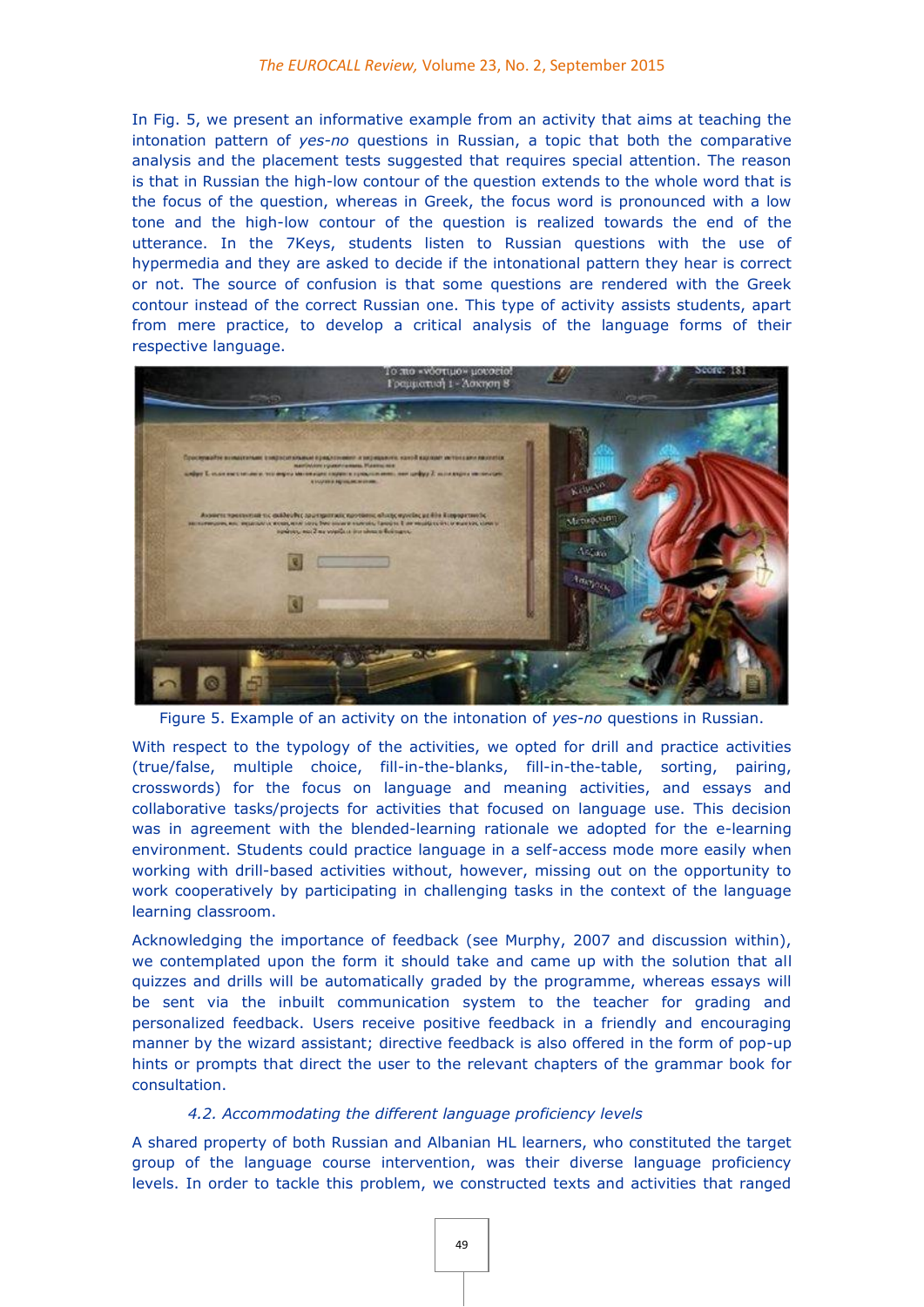from A1-B1 (for Russian)/B2 (for Albanian) proficiency levels and categorized them by level of difficulty; a gem of different colour was used to signify each level of difficulty (green gem: beginners, yellow gem: intermediate, red gem: advanced).

During the main learning sequence of the 7Keys, the learner first chooses a text, colour coded for language level. Alongside the text, the learner can opt to use various scaffolding features according to his/her language needs. More specifically, s/he can read a translation in Greek or consult a glossary of selected words that appear in the text and may be new for a learner of that level. The learner may also listen to a narration of the text by a native speaker, having the corresponding sentence highlighted, or not, or even having the whole text turn invisible for the duration of the narration, allowing the learner to focus on listening rather than reading. By clicking on any part of the text the learner can move the playback to that point, allowing him/her to listen to a challenging phrase repeatedly, or to skip those that have already been mastered.

After reading the text, the learner proceeds to a list of quizzes, choosing the focus and difficulty desired. The quiz screen has an option for full or half screen. In half screen the other half can show the original text, the Greek translation or the glossary. This feature mimics textbook quizzes, where a learner may flip a couple of pages back to take a look at the text, while completing a quiz. Each quiz screen also has an area reserved for teacher comments, which the teacher may fill out after reviewing a learner's answers, using their own application.



Figure 6. Example of text "From the diary of a tree" and scaffolding features.

#### *4.3. Student's control over learning*.

Acknowledging the importance of allowing the student to have a sense of control over his/her learning experience (Little, 1991) and also of cultivating a spirit of competition and achievement, we developed the Profile and Portfolio pages. In the Profile the student can keep track of his/her performance on the different language foci activities. A progress bar was assigned for each type of focus, where the size of the filled portion shows the total amount of the user's progress. We also integrated a system of award badges for excellence in specific achievements. Each activity is associated with a different badge. For instance, if a student achieves a perfect score in a multiple choice quiz, s/he is awarded the badge "Orator: Invincible in essay writing!", until another user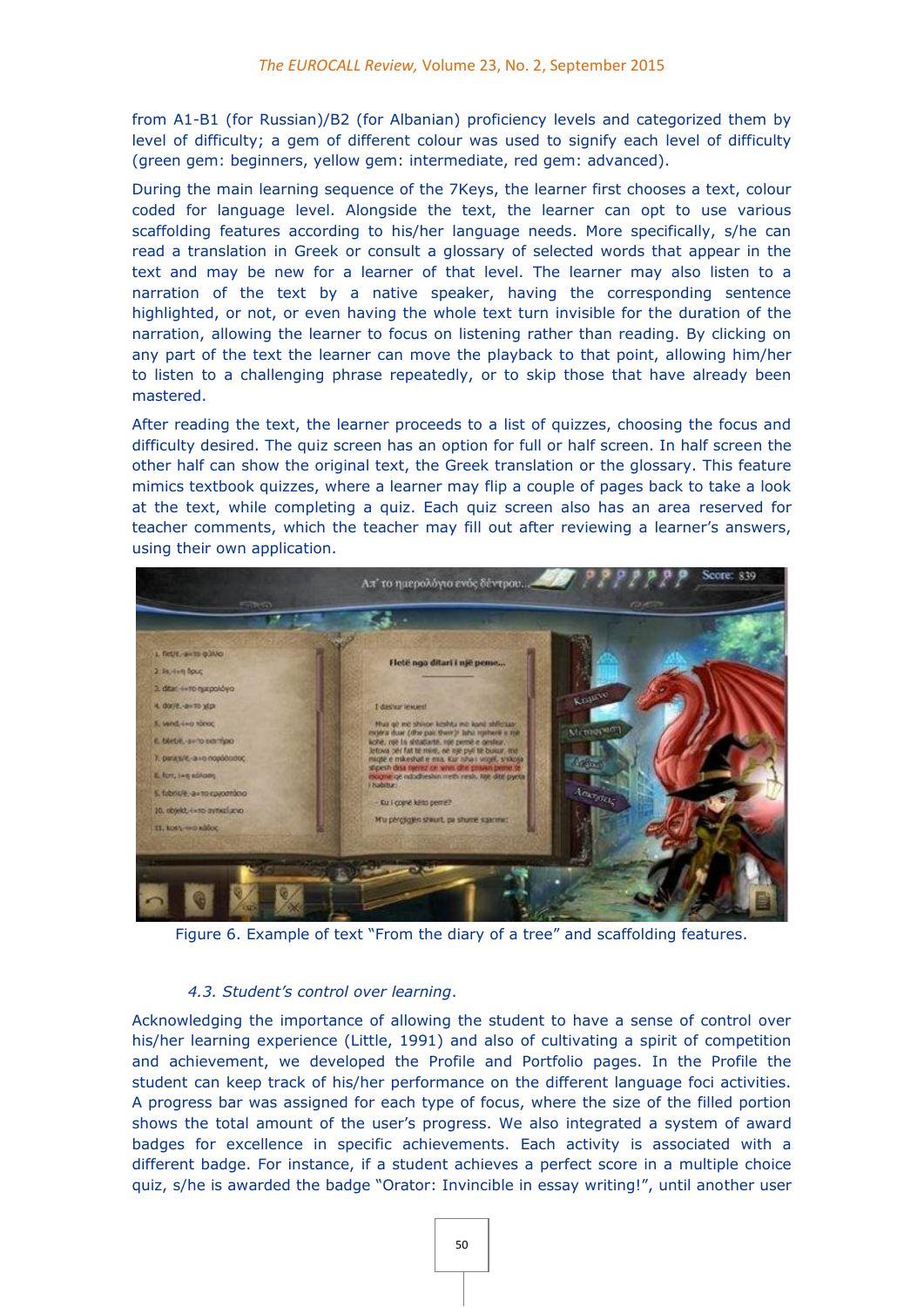gets a higher score on the same activity. Finally, the student can upload the activities that s/he likes or show excellence or creativity on the portfolio page and share them with his/her fellow students.



Figure 7. The student's Profile (progress bars and award badges) and Portfolio.

#### **5. Conclusions**

This study has presented a CALL system for young HL learners of Albanian and Russian, with an elaborate review of its (a) architecture and design, (b) the technical details of its implementation, and (c) the rationale that dictated the construction and layout of the language materials. Our main objective has been to provide a digital learning environment that enables learners to enhance their grammatical skills and language awareness. Unfortunately, due to the pilot nature of the Project under the auspices of which the 7Keys was developed, and the time limitations imposed by it, we were not able to evaluate the effectiveness of the tool. However, it is in our future plans to commence an evaluation of the 7Keys' content and usability features. Think-aloud protocols and field-research could unveil the learners' and teachers' perspectives on these issues and provide useful feedback for improving both the materials and the various functions. Towards this direction, research conducted on learners that make systematic use of the 7Keys in class or at home with control groups that do not could prove quite informative as well.

Future directions of this research might be to extend the use of hypermedia in both texts and drills, to include more chapters for higher language proficiency speakers and, hopefully, to integrate a Natural Language Processing tool for at least some pivotal grammatical phenomena the acquisition of which has been proven challenging for this group of HL learners.

#### **References**

Amaral, L. and Meurers, D. (2011). On using intelligent computerassisted language learning in reallife foreign language teaching and learning. *ReCALL*, 23(1): 4-24. doi: [10.1017/S0958344010000261.](http://dx.doi.org/10.1017/S0958344010000261)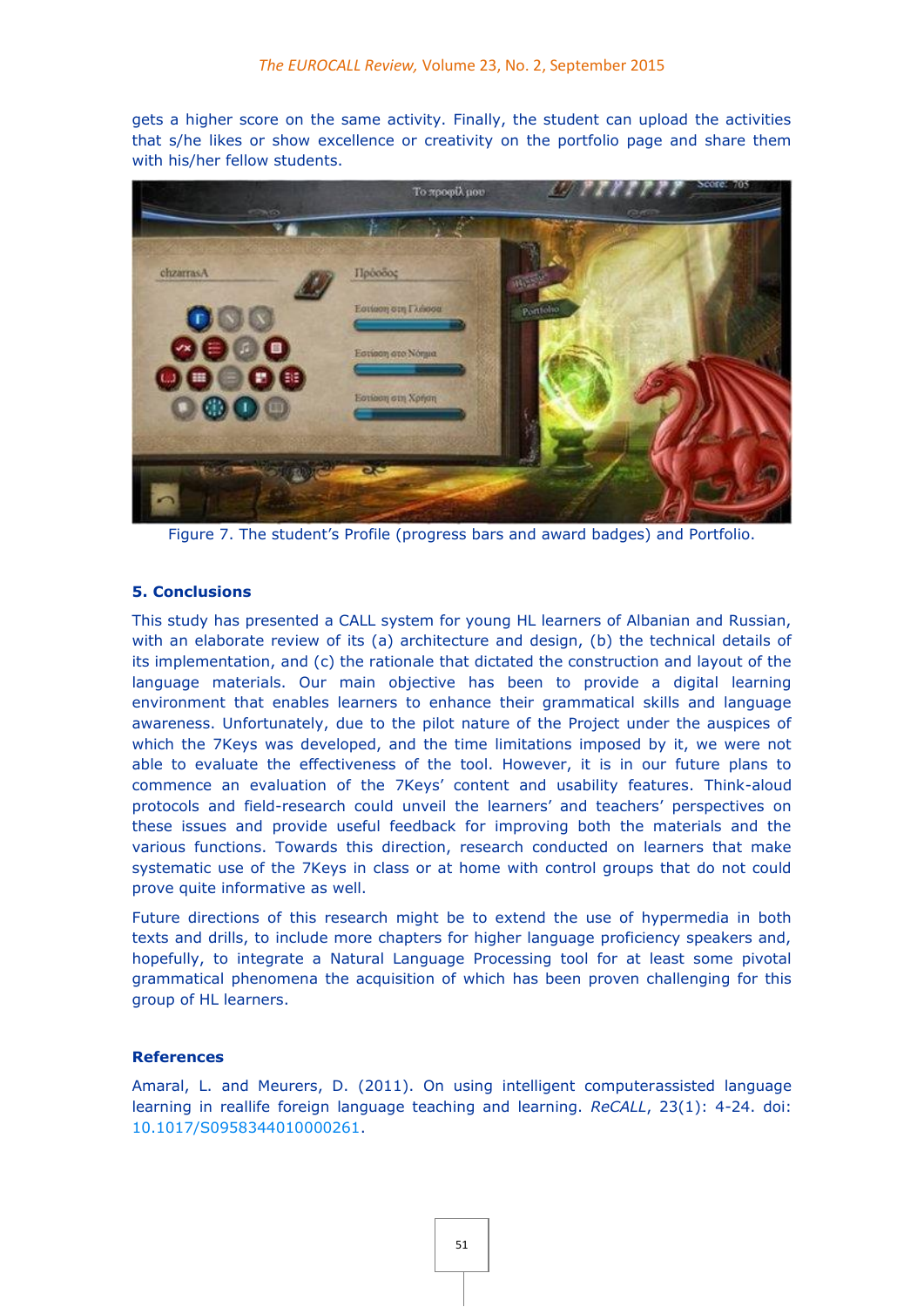Aravossitas, T. (2010). *From Greek school to Greek's cool: heritage language education in Ontario and the Aristoteles credit program. Using weblogs for teaching the Greek language in Canada.* University of Toronto, MA Thesis.

Aravossitas, T. and Trifonas, P.P. (2014). *Rethinking heritage language education*. Cambridge: Cambridge University Press.

Baker, C. and Prys Jones, S. (1998). *Encyclopedia of Bilingualism and Bilingual Education*. Clevedon: Multilingual Matters.

Banks, J. A. (1989). Approaches to multicultural curriculum reform. *Trotter Review*, 3(3): Article 5. Available from [http://scholarworks.umb.edu/trotter\\_review/vol3/iss3/5.](http://scholarworks.umb.edu/trotter_review/vol3/iss3/5) Last accessed 20/08/2015.

Beaudrie, S. and Fairclough, M. (2012). *Spanish as a heritage language in the United States.* Washington, DC: Georgetown University Press.

Benmamoun, E., Montrul, S. and Polinsky, M. (2010). *Prolegomena to Heritage Linguistics*. Harvard University. Available from [http://scholar.harvard.edu/mpolinsky/publications/white-paper-prolegomena-heritage](http://scholar.harvard.edu/mpolinsky/publications/white-paper-prolegomena-heritage-%20linguistics)[linguistics.](http://scholar.harvard.edu/mpolinsky/publications/white-paper-prolegomena-heritage-%20linguistics) Last accessed 20/08/2015.

Benmamoun, E., Montrul, S. and Polinsky, M. (2013a). Heritage languages and their speakers: Opportunities and challenges for linguistics. *Theoretical Linguistics*, 39(3-4): 129-181. doi: [10.1515/tl-2013-0009.](http://dx.doi.org/10.1515/tl-2013-0009)

Benmamoun, E., Montrul, S. and Polinsky, M. (2013b). Defining an "ideal" heritage speaker: Theoretical and methodological challenges | Reply to Peer Commentaries. *Theoretical Linguistics*, 39(3-4): 259-294. doi: [10.1515/tl-2013-0018.](http://dx.doi.org/10.1515/tl-2013-0018)

Blake, R.J. and Zyzik, E.C. (2003). Who's helping whom?: Learner/Heritage-speakers' networked discussions in Spanish. *Applied Linguistics*, 24(4): 519-544. doi: [10.1093/applin/24.4.519.](http://dx.doi.org/10.1093/applin/24.4.519)

Buszard-Welcher, L. (2001). Can the Web help save my language? In Hinton, L. and Hale, K. (eds.), *The green book of language revitalization in practice*. San Diego: Academic Press, pp. 331-348.

Campbell, R. and Rosenthal, J. (2000). Heritage languages. In Rosenthal, J. W. (ed.), *Handbook of undergraduate second language acquisition*. Mahwah, NJ: Lawrence Erlbaum Associates, Inc., pp. 165-184.

Carreira, M. (2004). Seeking explanatory adequacy: a dual approach to understanding the term "heritage language learner." *Heritage Language Journal*, 2(1): 1-25. Available from [http://www.heritagelanguages.org.](http://www.heritagelanguages.org/) Last accessed 20/08/2015.

Carreira, M. and Kagan, O. (2011). The results of the national heritage language survey: implications for teaching, curriculum design, and professional development. *Foreign Language Annals,* 44: 40-64. doi: [10.1111/j.1944-9720.2010.01118.x.](http://dx.doi.org/10.1111/j.1944-9720.2010.01118.x)

Chapelle, C. (2001). *Computer applications in second language acquisition: foundations for teaching, testing and research*. Cambridge: Cambridge University Press.

Cornillie, F., Thorne, S.L. and Desmet P. (2012). ReCALL special issue: Digital games for language learning: challenges and opportunities. *ReCALL*, 24(3): 243-256. doi: [10.1017/S0958344012000134.](http://dx.doi.org/10.1017/S0958344012000134)

Cumbreño Espada, A. B., García, M. R., Fuentes, A. C. and Domínguez Gómez, E. M. (2006). Developing adaptive systems at early stages of children's foreign language development. *ReCALL*, 18(1): 45-62. doi: [10.1017/S0958344006000413.](http://dx.doi.org/10.1017/S0958344006000413)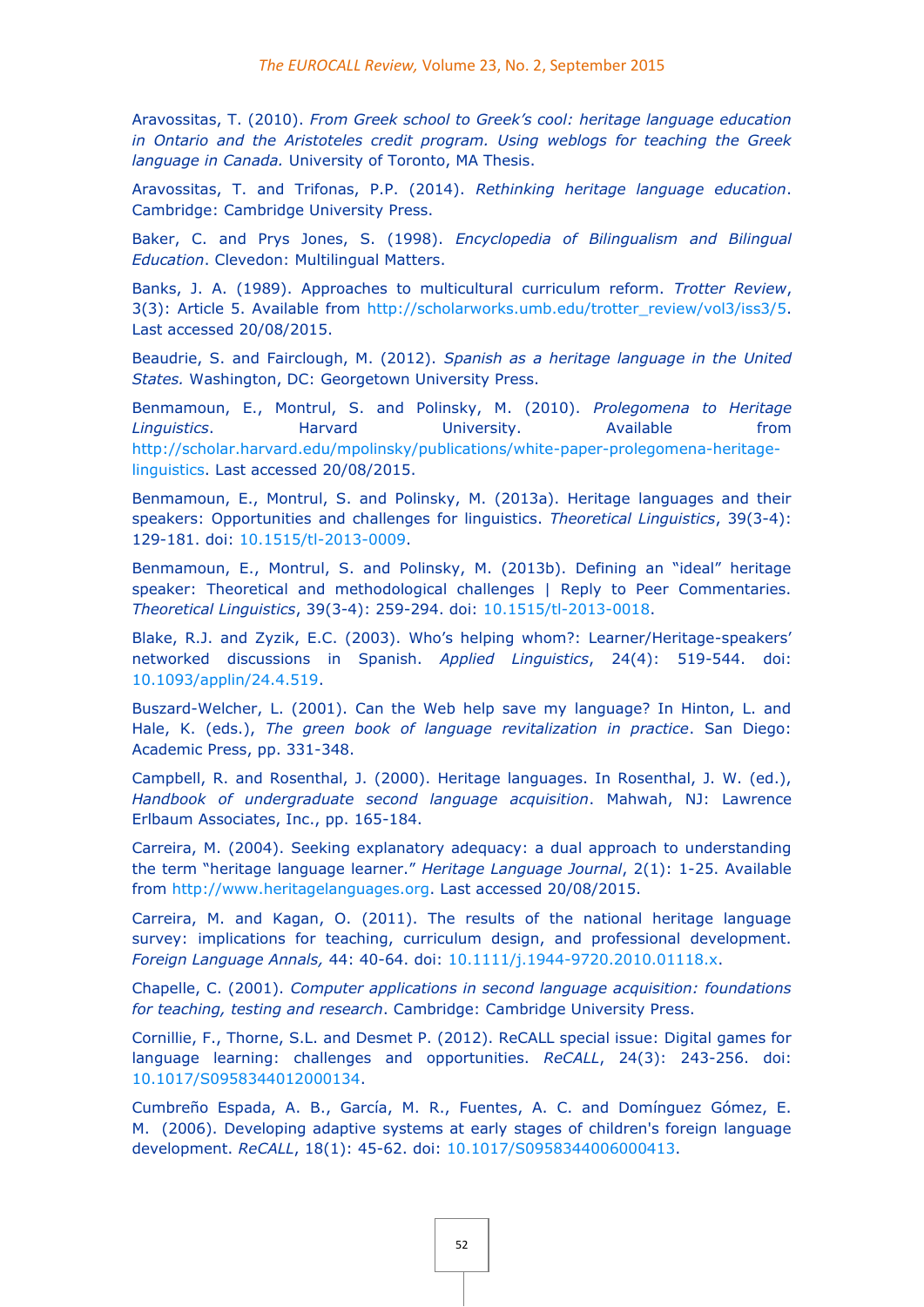Cummins, J. (2001). *Negotiating identities: Education for empowerment in a diverse society.* Los Angeles, CA: California Association for Bilingual Education.

Cummins, J. (2005). A proposal for action: Strategies for recognizing heritage language competence as a learning resource within the mainstream classroom. *The Modern Language Journal*, 89: 585-592.

De Bot, K. and Gorter, D. (2005). A European perspective on heritage languages. *The Modern Language Journal*, 89: 612-616.

DelliCarpini, M. (2012). Building computer skills in TESOL teacher education. *Language Learning & Technology*, 16(2): 14-23.

Draper, J., and Hicks, J. (2000). Where we've been; what we've learned. In Webb, J. and Miller, B. (eds.), *Teaching heritage language learners: voices from the classroom*. Yonkers, NY: ACTFL, pp. 15-35.

Edwards, V., Pemberton, L., Knight, J. and Monaghan, F. (2002). Fabula: A bilingual multimedia authoring environment for children exploring minority languages. *Language Learning and Technology*, 6(2): 59-69.

Fishman, J. (2001). 300-plus years of heritage language education in the United States. In Peyton, J.K., Ranard, D.A. and McGinnis, S. (eds.), *Heritage languages in America: preserving a national resource.* McHenry, IL and Washington D.C, Delta Systems and Center for Applied Linguistics, pp. 87-97.

Fishman, J. (2006). Three-hundred plus years of heritage language education in the United States. In Valdés, G., Fishman, J., Chávez, R. and Pérez, W. (eds.), *Developing minority language resources. The case of Spanish in California*. Clevedon: Multilingual Matters, pp. 12-23.

Gee, J.P. and Hayes, E.R. (2011). *Language and learning in the digital age*. New York: Routledge.

Haugland, S.W. (1997). Children's home computer use: An opportunity for parent teacher collaboration. *Early Childhood Education Journal*, 25: 133-135. doi: [10.1023/A:1025632822773.](http://dx.doi.org/10.1023/A:1025632822773)

He, A.W. (2010). The heart of heritage: Sociocultural dimensions of heritage language learning. *Annual Review of Applied Linguistics*, 30: 66-82. doi: [10.1017/S0267190510000073.](http://dx.doi.org/10.1017/S0267190510000073)

He, A.W. and Xiao Y. (eds.) (2008). *Chinese as a heritage language: fostering rooted world citizenry.* Manoa, HI: National Foreign Language Resource Center, University of Hawai'i at Manoa.

Hedayati, H.F. and Marandi, S.S. (2014). Iranian EFL teachers' perceptions of the difficulties of implementing CALL. *ReCALL*, 26(3): 298-314. doi: [10.1017/S0958344014000172.](http://dx.doi.org/10.1017/S0958344014000172)

Hémard, D. (2003). Language learning online: designing towards user acceptability. In Felix, U. (ed.), *Language learning online: towards best practice*. The Netherlands: Swets & Zeitlinger, pp. 21-42.

Hew, K.F. and Cheung, W.S. (2010). Use of three-dimensional (3-D) immersive virtual worlds in K-12 and higher education settings: a review of the research. *British Journal of Educational Technology*, 41: 33-55. doi: [10.1111/j.1467-8535.2008.00900.x.](http://dx.doi.org/10.1111/j.1467-8535.2008.00900.x)

Hornberger, N. and Wang, S. (2008). Who are our heritage language learners? Identity and biliteracy in heritage language education in the United States. In Brinton, D.,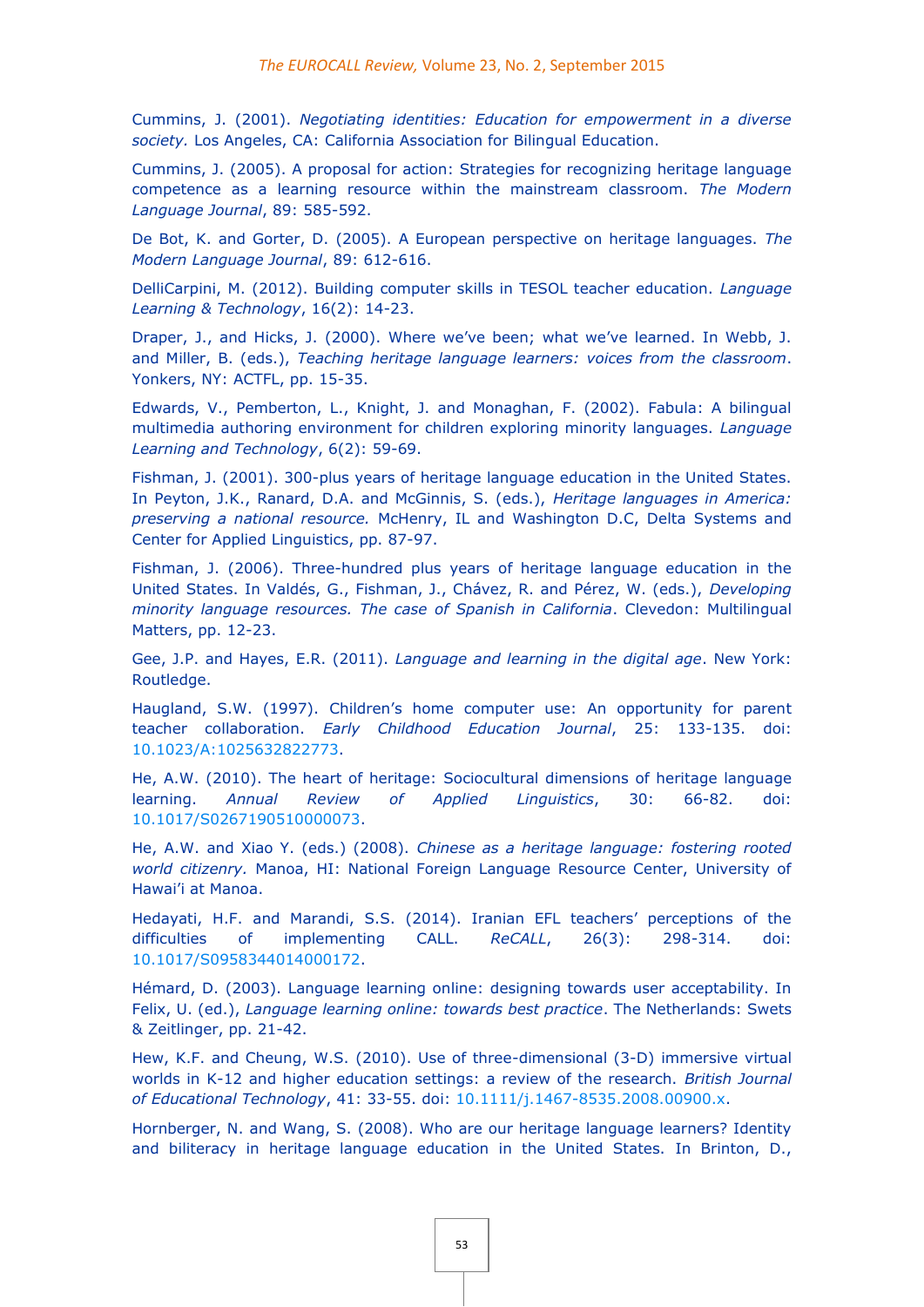Kagan, O. and Bauckus, S. (eds.), *Heritage language education: a new field emerging*. New York: Routledge, pp. 3-38.

Hubbard, P. (2006). Evaluating CALL software. In Ducate, L. and Arnold, N. (eds.), *Calling on CALL: from theory and research to new directions in foreign language teaching.* San Marcos: CALICO.

Kagan, O. and Dillon, K. (2001). Consortium for language learning and teaching. A new perspective on teaching Russian: focus on the heritage learner. *Slavic and East European Journal*, 45(3): 507-518. doi: [10.2307/3086367.](http://dx.doi.org/10.2307/3086367)

Katushemererwe, F. and Nerbonne, J. (2013). Computer-assisted language learning (CALL) in support of (re)-learning native languages: the case of Runyakitara. *Computer Assisted Language Learning*.

Kennedy, B. (1988). Adult versus child L2 acquisition: an information processing approach. *Language Learning*, 38: 477-496. doi: [10.1111/j.1467-1770.1988.tb00164.x.](http://dx.doi.org/10.1111/j.1467-1770.1988.tb00164.x)

King, K. and Ennser-Kananen, J. (2013). Heritage languages and language policy. In Chapelle, C. (ed.), *The Encyclopedia of Applied Linguistics.* Malden, NJ: Blackwell, pp. 1- 4.

Lam, Y. (2000). Technophilia vs. technophobia: A preliminary look at why second language teachers do or do not use technology in their classrooms. *Canadian Modern Language Review*, 56(3): 389-420. doi: [10.3138/cmlr.56.3.389.](http://dx.doi.org/10.3138/cmlr.56.3.389)

Lee, S.L. (2006). Exploring the relationship between electronic literacy and maintenance. *Language Learning and Technology*, 10(2): 99-113.

Lee, J.S. and Shin, S.J. (eds.) (2008). Special issue on Korean as a heritage language. *Heritage Language Journal*, 6(2).

Lewis, R. (2004). Communication technology in the developing nations. *Journal of Computer Assisted Learning*, 20(2). Wiley. doi: [10.1111/j.1365-2729.2004.00077.x.](http://dx.doi.org/10.1111/j.1365-2729.2004.00077.x)

Little, D. (1991). *Learner autonomy 1: Definitions, issues, and problems*. Dublin, Ireland: Authentik.

Meskill, C. and Anthony, N. (2008). Computer mediated communication: tools for instructing Russian heritage language learners. *Heritage Language Journal*, 6(1): 1-22.

Montrul, S. and Polinsky, M. (2011). Why not heritage speakers? *Linguistic Approaches to Bilingualism*, 1(1): 58-62. Available from [http://scholar.harvard.edu/mpolinsky/publications/why-not-heritage-speakers.](http://scholar.harvard.edu/mpolinsky/publications/why-not-heritage-speakers) Last accessed 20/08/2015.

Motteram, G. and Sharma, P. (2009). Blended learning in a Web 2.0 World. *International Journal of Emerging Technologies & Society*, 7(2): 83-96.

Murphy, P. (2007). Reading comprehension exercises online: the effects of feedback, proficiency and interaction. *Language Learning Technology*, 11(3): 107-129.

Neumeier, P. (2005). A closer look at blended learning: parameters for designing a blended learning environment for language teaching and learning. *ReCALL*, 17(2): 163- 178. doi: [10.1017/S0958344005000224.](http://dx.doi.org/10.1017/S0958344005000224)

Parker, L.L. (ed.) (2007). *Technology-mediated learning environments for young English learners.* New York: Routledge.

Peterson, M. (2010). Computerized games and simulations in computer-assisted language learning: a meta-analysis of research. *Simulation & Gaming*, 41(1): 72-93. doi: [10.1080/09588221.2010.520673.](http://dx.doi.org/10.1080/09588221.2010.520673)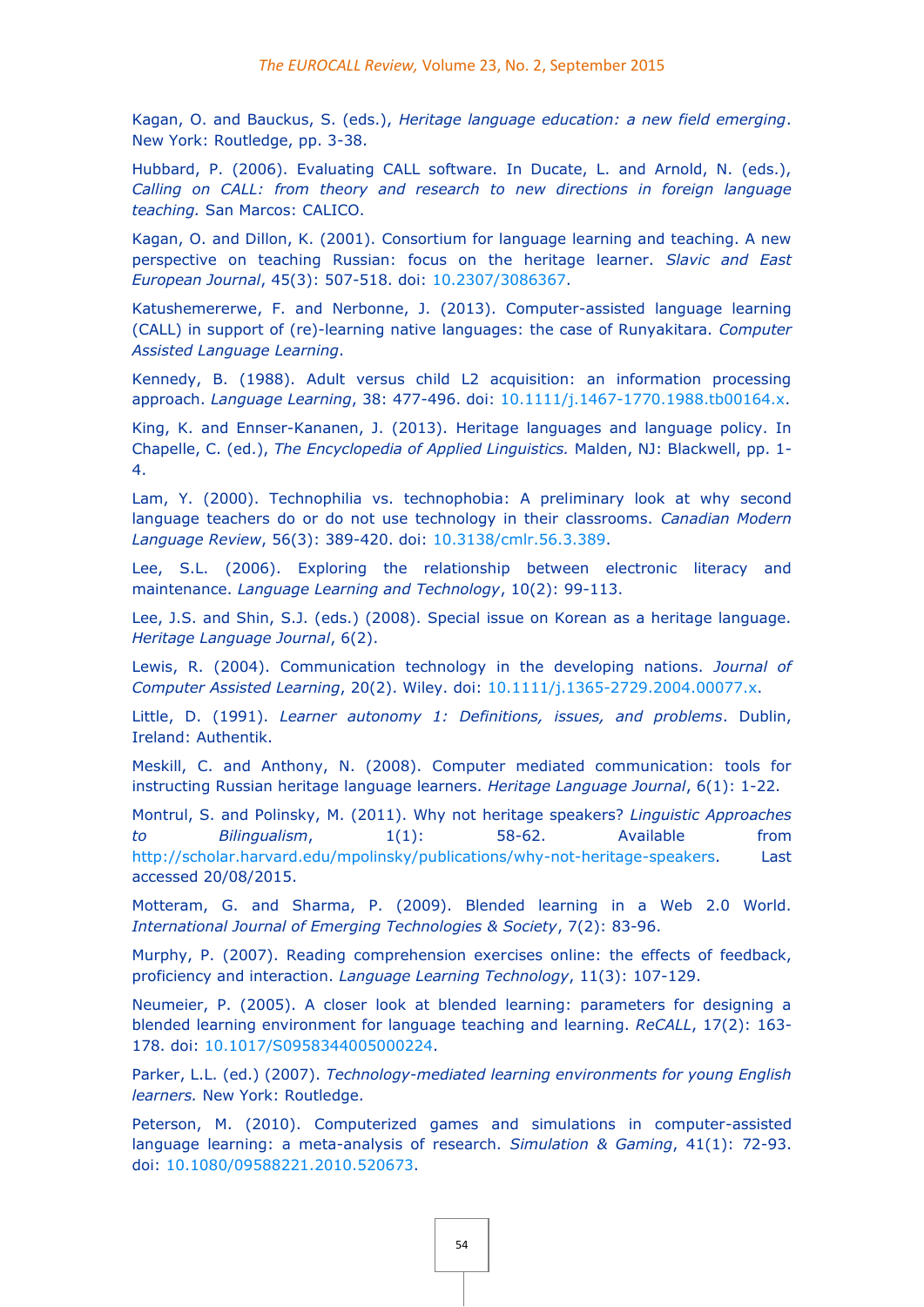Pim, C. (2013). Emerging technologies, emerging minds: digital innovations within the primary sector. In Motteram, G. (ed.), *Innovations in learning technologies for English language teaching*. London: British Council, pp. 20-42. Available from [http://www.teachingenglish.org.uk/.](http://www.teachingenglish.org.uk/) Last accessed 20/08/2015.

Polinsky M. (2011). Annotated bibliography of research in heritage languages. *Oxford Bibliographies, Linguistics*. Oxford University Press. Available from [http://www.oxfordbibliographies.com/obo/page/linguistics.](http://www.oxfordbibliographies.com/obo/page/linguistics) Last accessed 20/08/2015.

Polinsky, M. and Kagan, O. (2007). Heritage languages: in the 'wild' and in the classroom. *Language and Linguistics Compass*,1(5): 368-395. <http://dx.doi.org/10.1111/j.1749-818X.2007.00022.x>

Purushotma, R., Thorne, S.L. and Wheatley, J. (2009). 10 key principles for designing video games for foreign language learning. Available from [http://lingualgames.wordpress.com/article/10-key-principles-for-designing-video-](http://lingualgames.wordpress.com/article/10-key-principles-for-designing-video-27mkwqba7b13d-2/)[27mkwqba7b13d-2/.](http://lingualgames.wordpress.com/article/10-key-principles-for-designing-video-27mkwqba7b13d-2/) Last accessed 20/08/2015.

Ramirez Verdugo, D. and Alonso Belmonte, I. (2007). Using digital stories to improve listening comprehension with Spanish young learners of English. *Language Learning Technology*, 11(1): 87-101.

Revithiadou, A. and Spyropoulos, V. (eds.) (2013). *A comparative study of Russian/Albanian*‐*Greek grammatical structures*. Project 'Education of Immigrant and Repatriate Students', Operational Program of Education and Lifelong Learning (NSRF 2007-2013). Aristotle University of Thessaloniki Publications, Research Committee, Thessaloniki. Available from [http://www.diapolis.auth.gr/index.php/2013-10-17-09-02-](http://www.diapolis.auth.gr/index.php/2013-10-17-09-02-51/-52) [51/-52.](http://www.diapolis.auth.gr/index.php/2013-10-17-09-02-51/-52) Last accessed 20/08/2015.

Roca, A. (2000). Heritage learners of Spanish. In Guntermann, G. (ed.), *Teaching Spanish with the five C's: a blueprint for success*. AATSP professional development series handbook for teachers K-16, Vol. 2. Mason, OH: Thomson-Heinle, pp. 91-106.

Said-Mohand, A. (2011). The teaching of Spanish as a heritage language: Overview of what we need to know as educators. *Porta Linguarum*, 16: 89-104.

Stanley, G. (2013). Integrating technology into secondary English language teaching. In Motteram, G. (ed.), *Innovations in learning technologies for English language teaching*. London: British Council, pp. 45-66. Available from<http://www.teachingenglish.org.uk/> Last accessed 20/08/2015.

Tallon, M. (2009). The effects of computer-mediated communication on foreign language anxiety in heritage and non-heritage students of Spanish: A preliminary investigation. *TPFLE,* 13(1): 39-66.

Tao, H. (ed.) (2006). Special issue on Chinese. *Heritage Language Journal*, 4(1). National Heritage Language Resource Center at UCLA.

Terrell, S.S. (2011). Integrating online tools to motivate young English language learners to practice English outside the classroom. *International Journal of Computer-Assisted Language Learning and Teaching* (IJCALLT), 1(2): 16-24. doi: [10.4018/ijcallt.2011040102.](http://dx.doi.org/10.4018/ijcallt.2011040102)

Valdés, G. (2000). Introduction. *Spanish for native speakers.* AATSP Professional Development Series Handbook for teachers K-16, Vol. 1. New York, NY: Harcourt College.

Valdés, G. (2001). Heritage language students: profiles and possibilities. In Peyton, J. K. and McGinnis, S. (eds.), *Heritage languages in America: blueprint for the future*.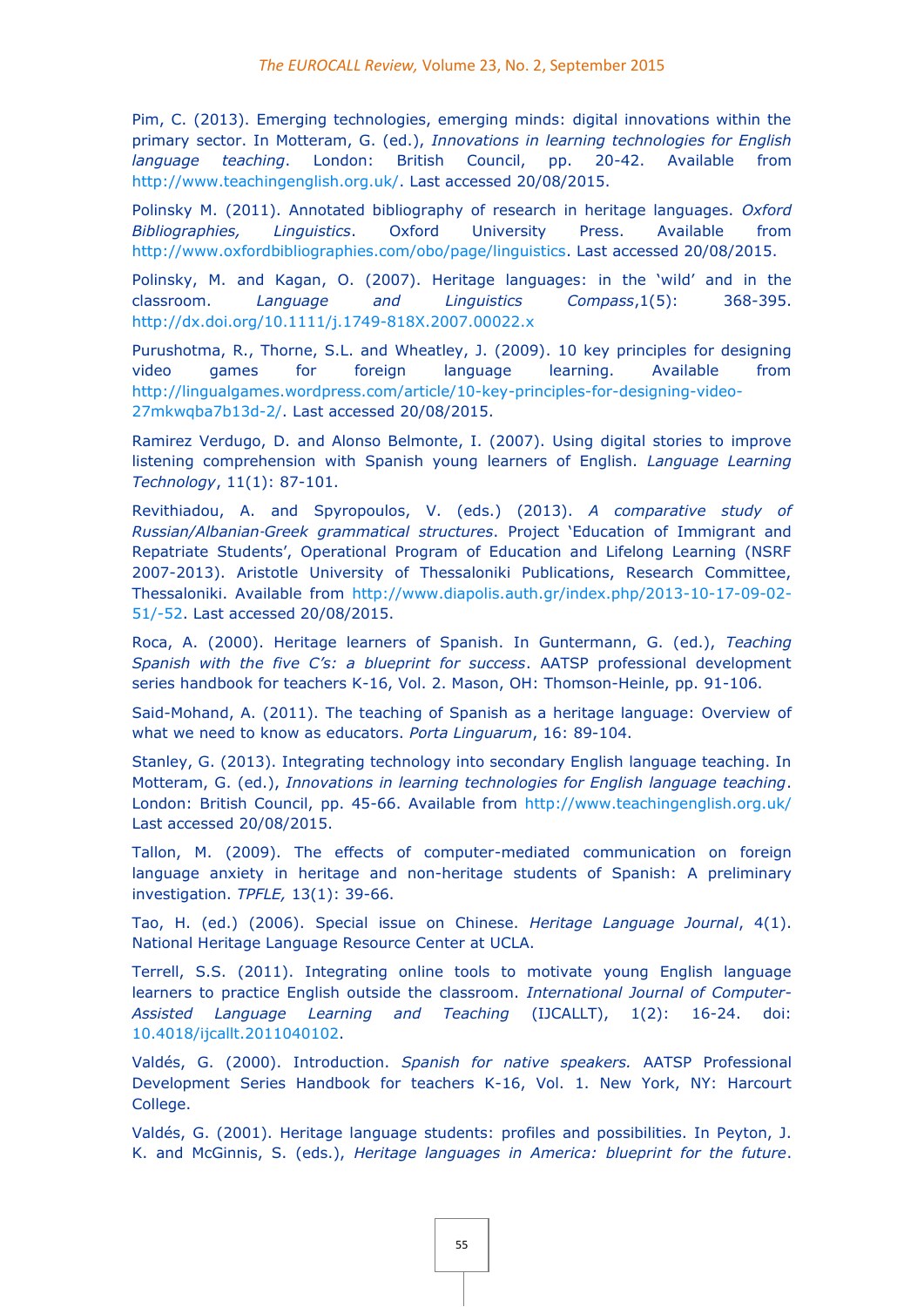Washington, DC and McHenry, IL: Center for Applied Linguistics and Delta Systems, pp. 37-77.

Van Deusen-Scholl, N. (2003). Toward a definition of heritage language: sociopolitical and pedagogical considerations. *Journal of Language, Identity and Education*, 2: 211- 230. doi: [10.1207/S15327701JLIE0203\\_4.](http://eurocall.webs.upv.es/10.1207/S15327701JLIE0203_4)

Villa, D. (2002). Integrating technology into minority language preservation and teaching efforts: an inside job. *Language Learning and Technology,* 6(2): 92-101.

Villada, E. C. (2009). Evaluation for early foreign language learning: a review of the literature and a framework for evaluation. *CALICO Journal,* 26(2): 363-389.

Wang, X. (ed.) (1996). *A view from within: a case study of Chinese heritage community language schools in the United States.* Washington, DC: The National Foreign Language Center.

Wang S.-G. and Vásquez, C. (2012). Web 2.0 and second language learning: what does the research tell us? *CALICO Journal*, 29(3): 412-430. doi: [10.11139/cj.29.3.412-430.](http://dx.doi.org/10.11139/cj.29.3.412-430)

Ward, M. (2004). The additional uses of CALL in the endangered language context. *ReCALL*, 16(2): 345-359. doi: [10.1017/S0958344004000722.](http://dx.doi.org/10.1017/S0958344004000722)

Warschauer, M. (2003). *Technology and social inclusion: rethinking the digital divide.* Cambridge, MA: MIT Press.

Yager, R. E. and Roy, R. (1993). STS: Most persuasive and most radical of reform approaches to "science education". In Yager, R. E. (ed.), *What research says to the science teacher, Volume 7: The science, technology, society movement*. Washingon, D. C.: National Science Teachers Association, pp. 7-13.

Zheng, D., Young, M. F., Wagner, M. M. and Brewer, R. A. (2009). Negotiation for action: English language learning in game-based virtual worlds. *The Modern Language Journal*, 93: 489-511. doi: [10.1111/j.1540-4781.2009.00927.x.](http://dx.doi.org/10.1111/j.1540-4781.2009.00927.x)

#### **Acknowledgements**

We are grateful to Amalia Rodou-Gorou and Tania Zouravliova for creating the language materials, to Nestoras Pelesoglou for the graphic design, and to Prof. dr. Ioannis Spantidakis for providing guidance in the pedagogical design of the e-learning environment. This research was supported by the programme "Education of Immigrant and Repatriate Students" (Action 5, Deliverable 5.2.3) funded by the European Social Fund, National Strategic Reference Framework (NSRF) 2007-2014 and the Ministry of Education, Lifelong Learning and Religious Affairs of the Hellenic Republic. The usual disclaimers apply.

#### **Notes**

[\[1\]](http://eurocall.webs.upv.es/index.php?m=menu_00&n=news_23_2#_ednref1) See §2 for a definition of the term.

[\[2\]](http://eurocall.webs.upv.es/index.php?m=menu_00&n=news_23_2#_ednref2) See, for example, Campbell & Rosenthal (2000), Draper & Hicks (2000), Fishman (2001, 2006), Van Deusen-Scholl (2003), Carreira (2004), de Bot & Gorter (2005), Polinsky & Kagan (2007), Hornberger & Wang (2008), He (2010), Carreira & Kagan (2011), Montrul & Polinsky (2011), Beaudrie & Fairclough (2012), Benmamoun, Montrul & Polinsky (2010, 2013a, b), King & Ennser-Kananen (2013), and references cited therein. For an informed bibliography on heritage languages, the interested reader is referred to Aravossitas & Trifonas (2014) and Polinsky (2011).

[\[3\]](http://eurocall.webs.upv.es/index.php?m=menu_00&n=news_23_2#_ednref3) See Kennedy (1988) on the learning differences between adults and young learners.